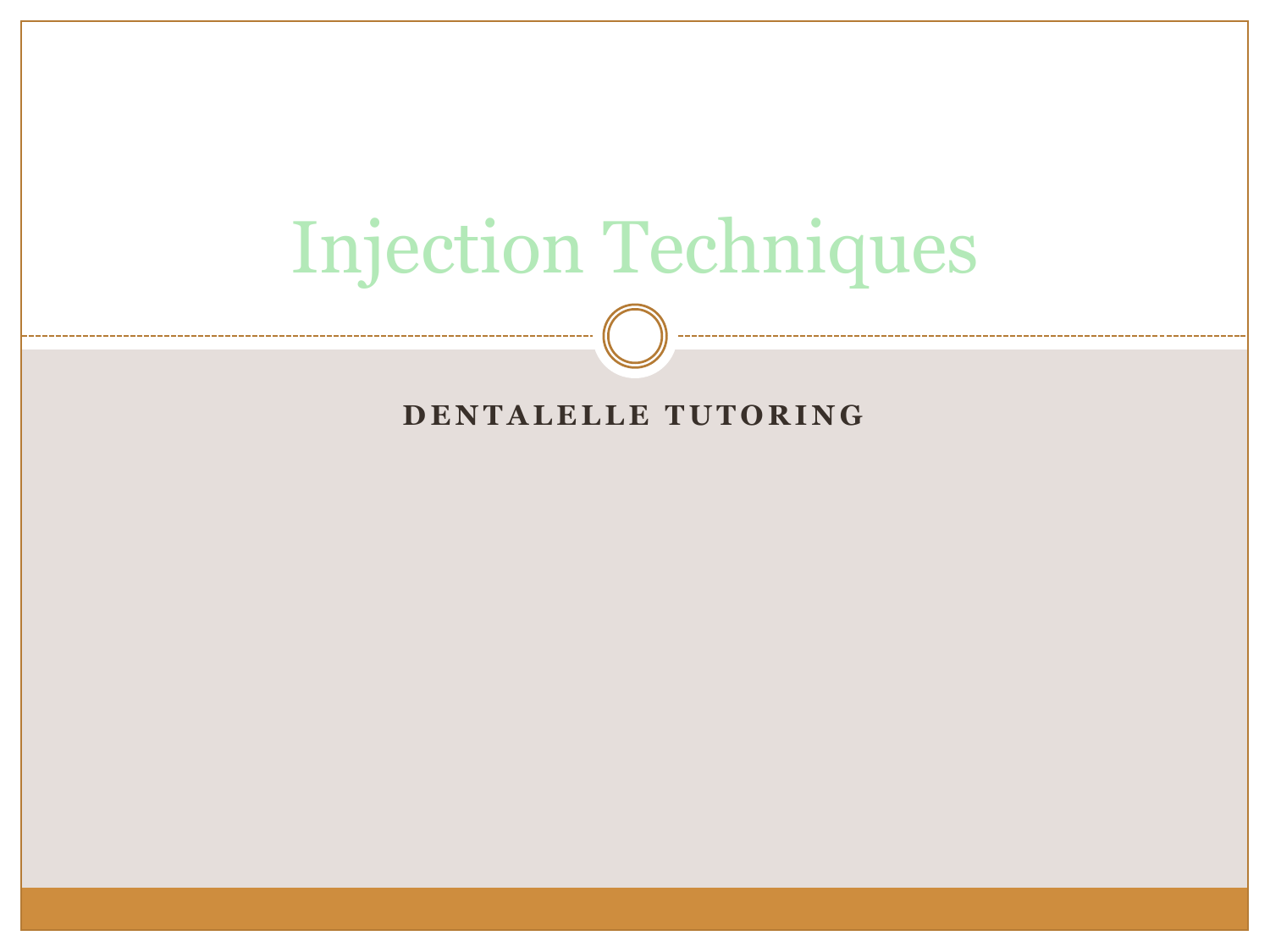# Maxillary Techniques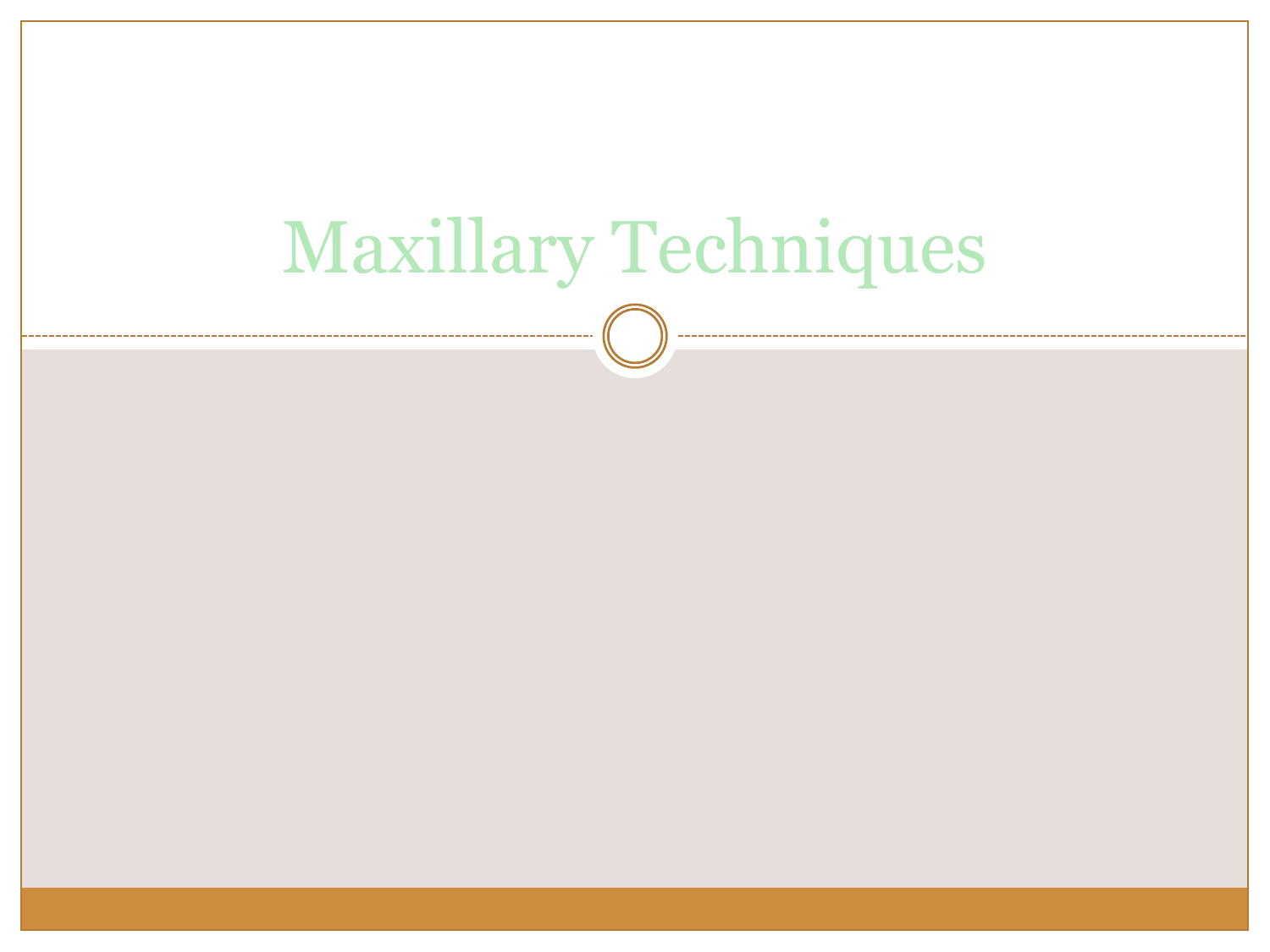#### Supraperiosteal

 This is the most popular injection technique for the pulpal anesthesia of maxillary anterior teeth. Sometimes this injection technique is referred to as infiltration. This injection is ideal for pulpal and soft tissue anesthesia.

 If the whole quadrant is involved, this technique would require many needle insertions and postoperative discomfort might result. A short 25 or 27 gauge needle is recommended for this technique. It is inserted at the height of the mucobuccal fold near the apex of the tooth to be treated. The bevel of the needle should be toward the bone.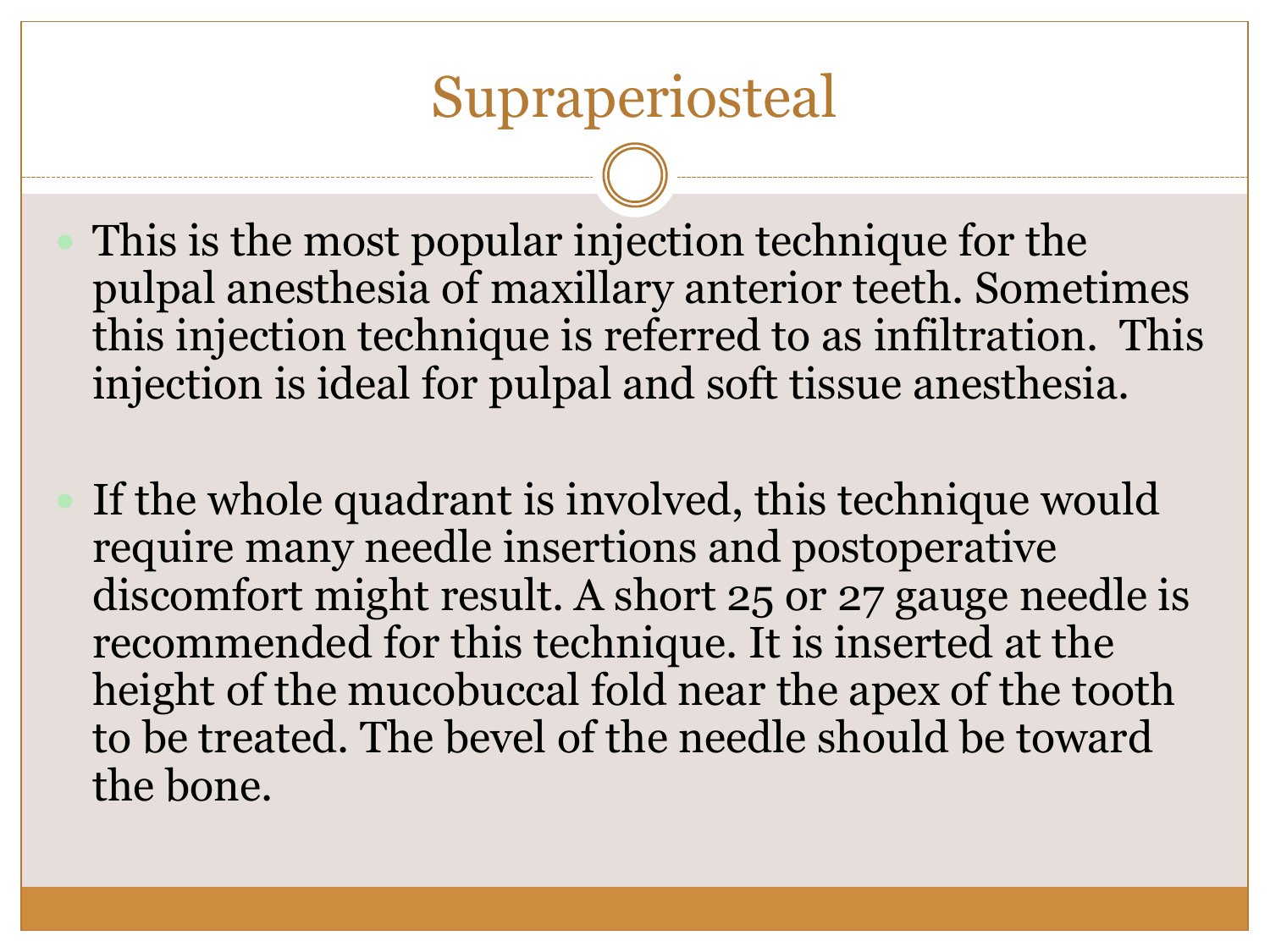# Posterior Superior Alveolar Nerve Block

- This is a commonly used technique for achieving anesthesia for the maxillary molars. The short 25 or 27 gauge needle is recommended to decrease the risk of a hematoma. The needle is inserted at the mucobuccal fold by the maxillary second molar with the bevel toward the bone. The needle's route is up, back, and inward towards the PSA nerve.
- The PSA nerve in some patients does not innervate the mesiobuccal root of the first molar, so more anesthetic may be needed for the Middle Superior Alveolar Nerve.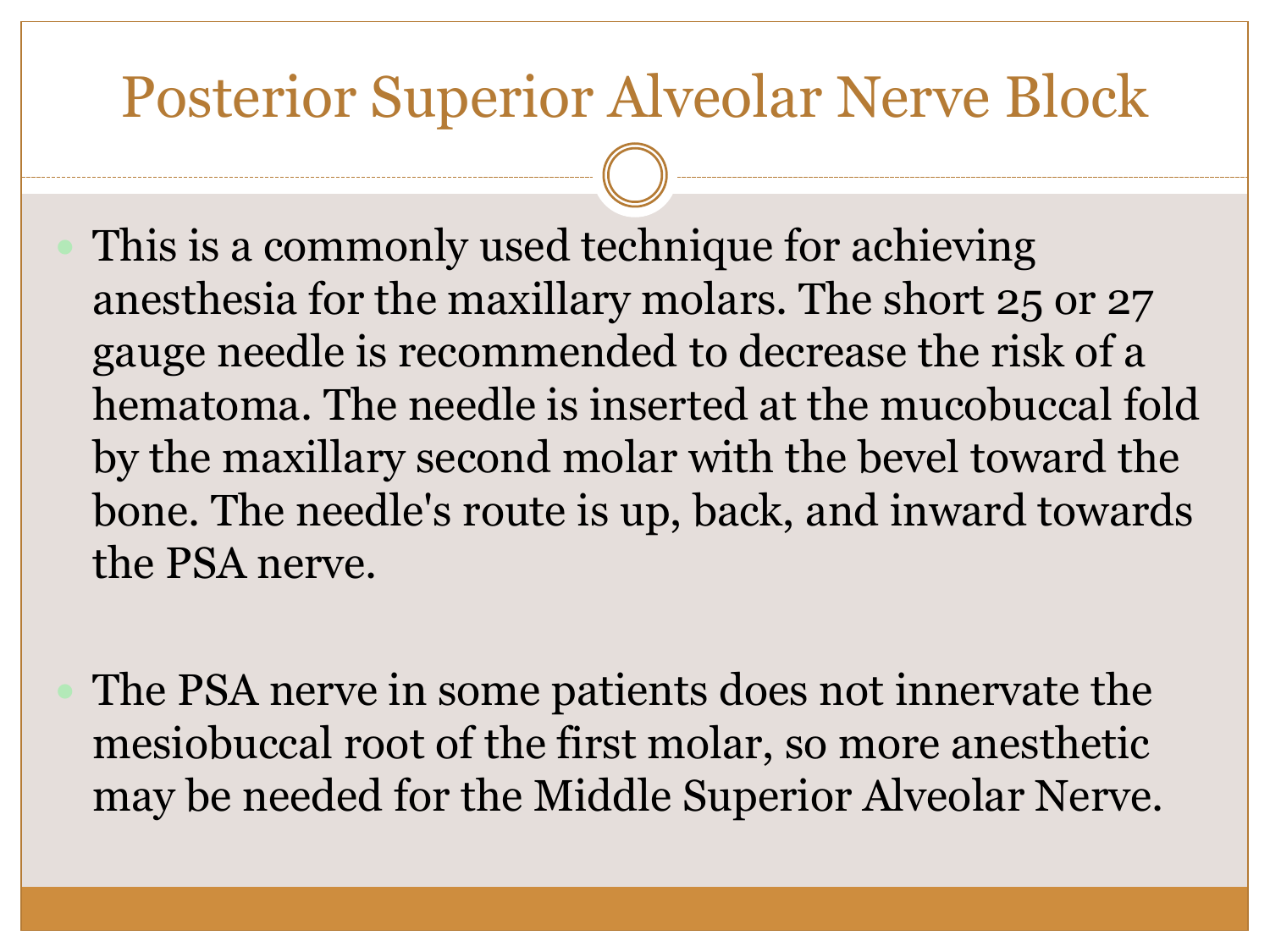# Middle Superior Alveolar Nerve

- Only about 20% of patients will have a middle superior alveolar (MSA) nerve. If the infraorbital nerve block does not provide adequate anesthesia to the teeth distal of the canine or if the PSA injection does not provide anesthesia for the mesiobuccal root of the first molar, an MSA block injection should be administered.
- A 25 gauge short needle is recommended with insertion in the mucobuccal fold by the maxillary second premolar. The bevel of the needle is towards the bone.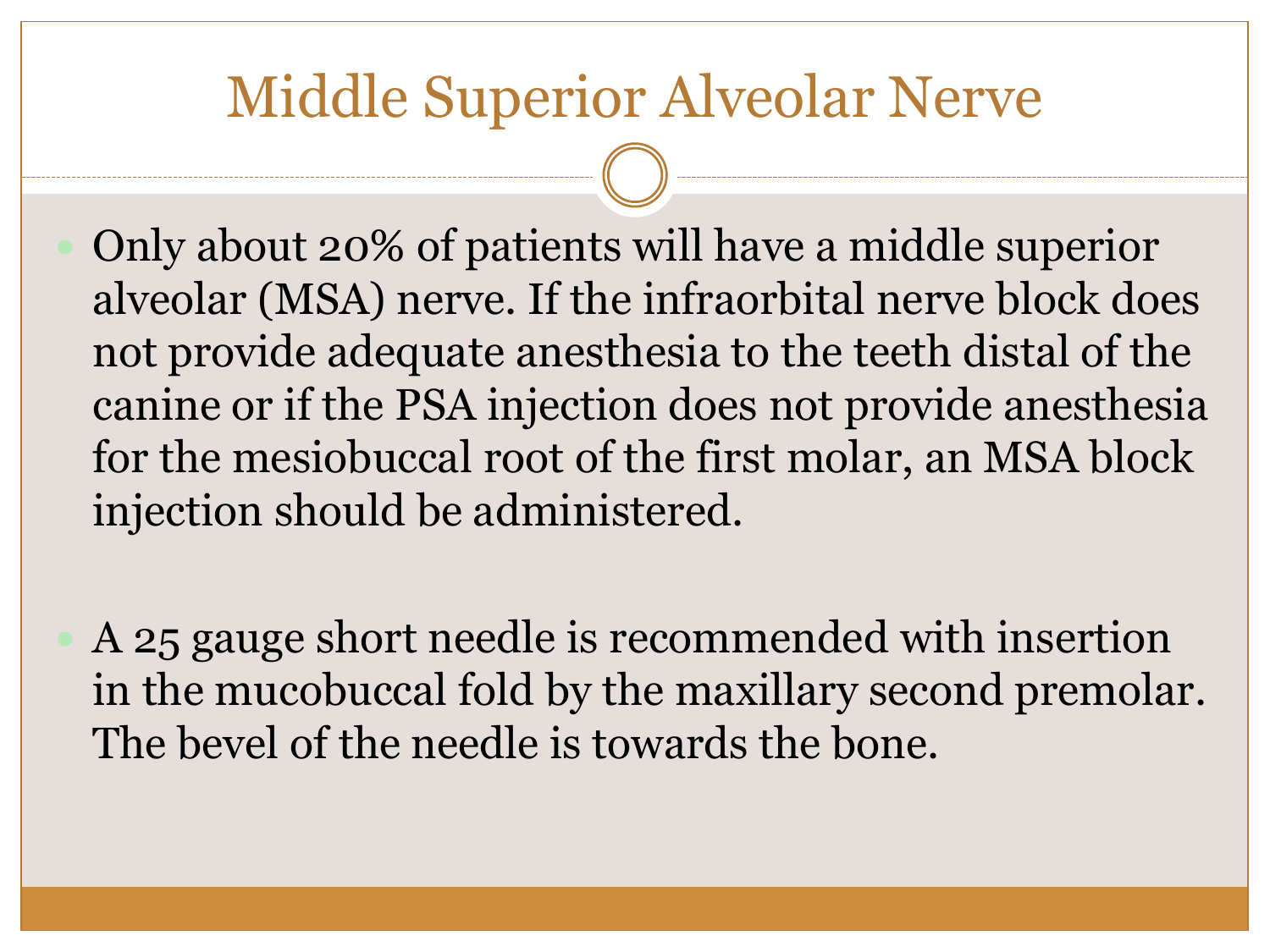# Infraorbital Nerve Block

 This will provide anesthesia from the maxillary central incisor to the premolar area in about 70% of patients. It is preferred to multiple supraperiosteal injections because it uses less anesthetic and only one penetration of the needle will be necessary. This injection technique will anesthetize the **anterior superior alveolar nerve, the middle superior alveolar nerve, the inferior palpebral nerve, the lateral nasal nerve, and the superior labial nerve**.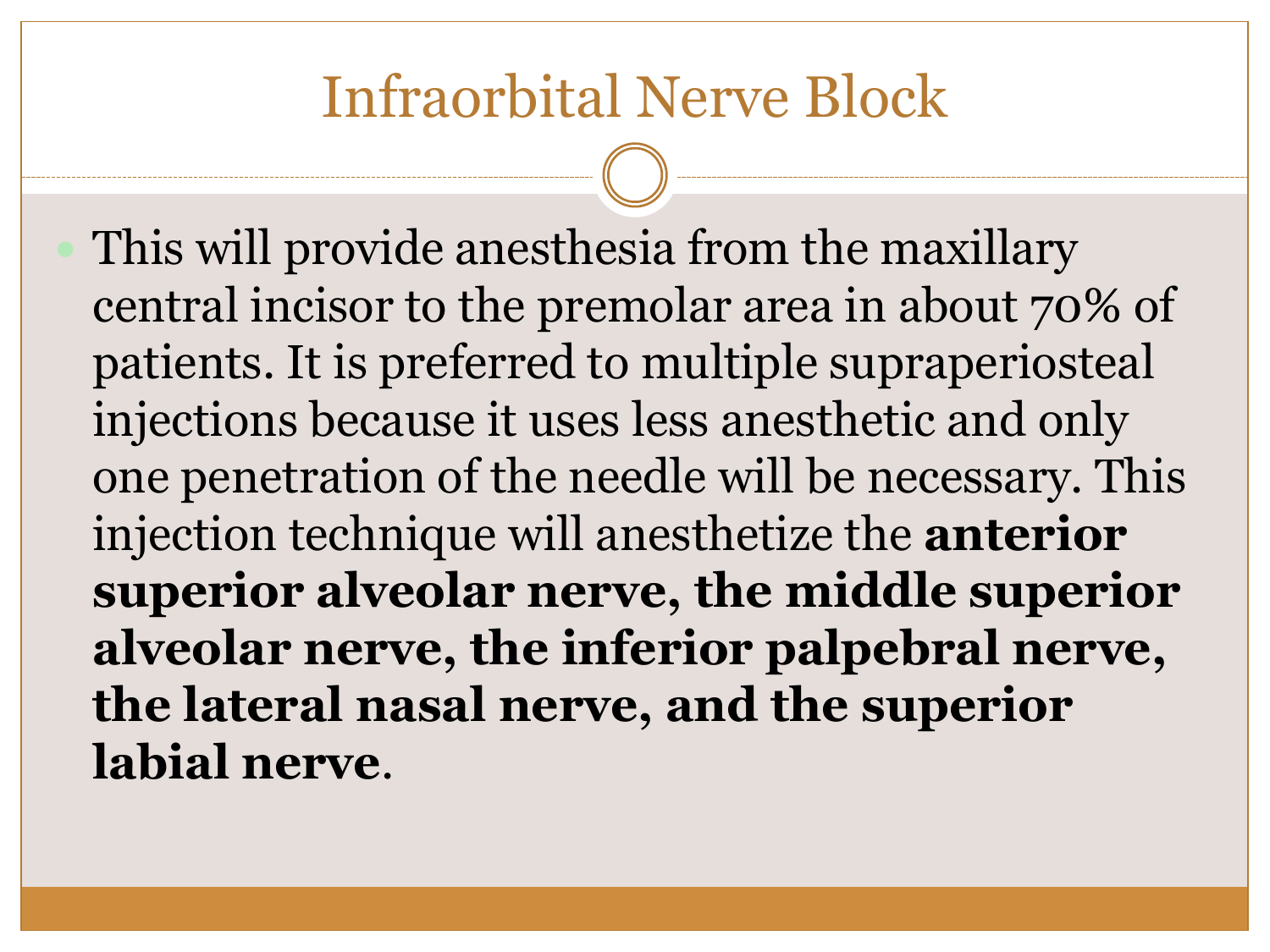Strict adherence to proper technique will result in the most pleasant palatal injection possible.

 Deposit the solution slowly so it diffuses through the tissue rather than tearing or bruising. Confident, careful administration of local anesthetic into the palate can be atraumatic, regardless of the density of the tissue and the bad reputation earned by rough pumping of anesthetic by some practitioners.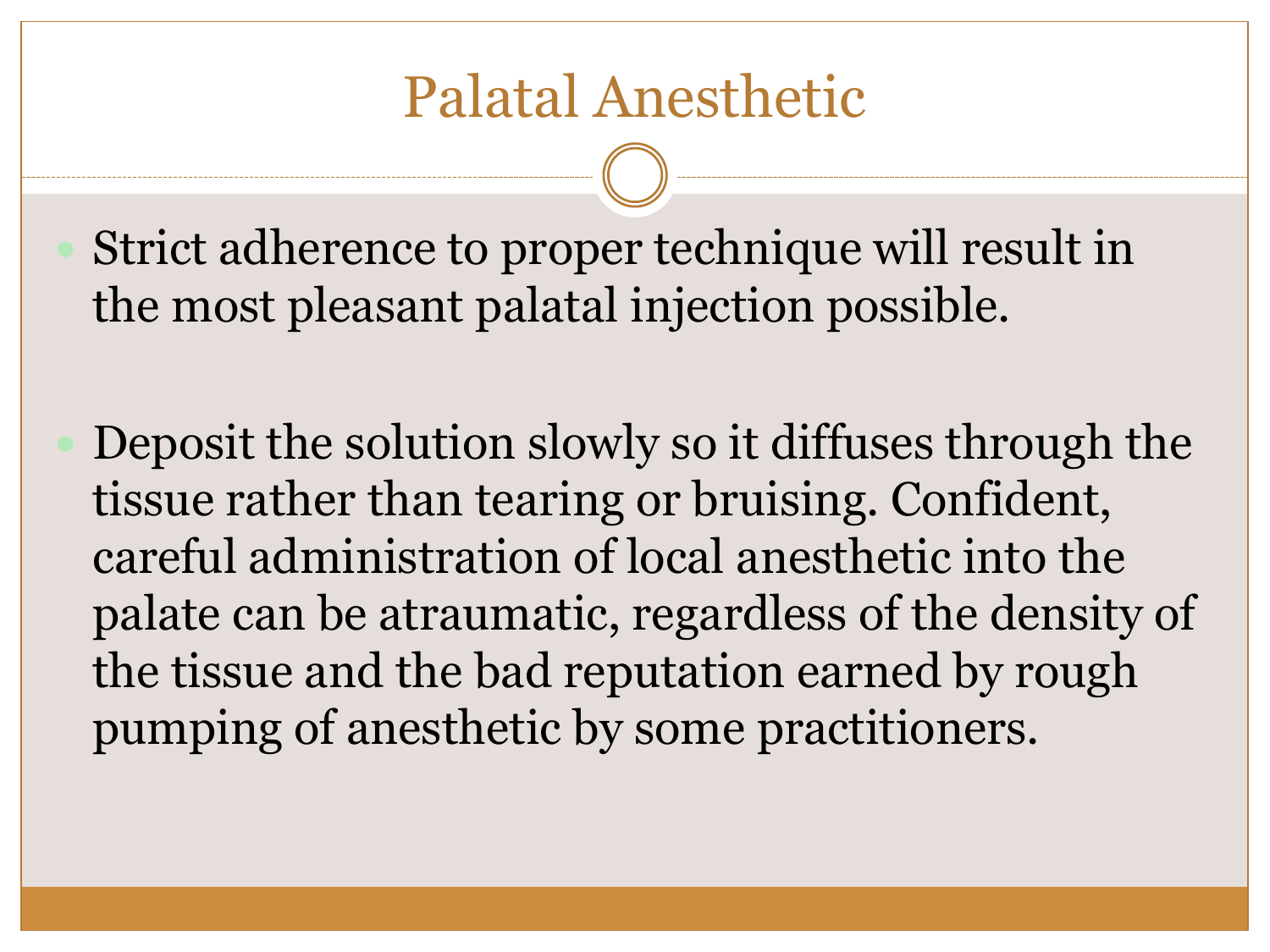# Greater Palatine Nerve

 The greater palatine nerve innervates the palatal tissues and bone distal of the canine on the side anesthetized. Use a 27 gauge short needle with the bevel toward the palate. Palpate the palate until the depression of the foramen is felt (usually somewhere medial to the second molar).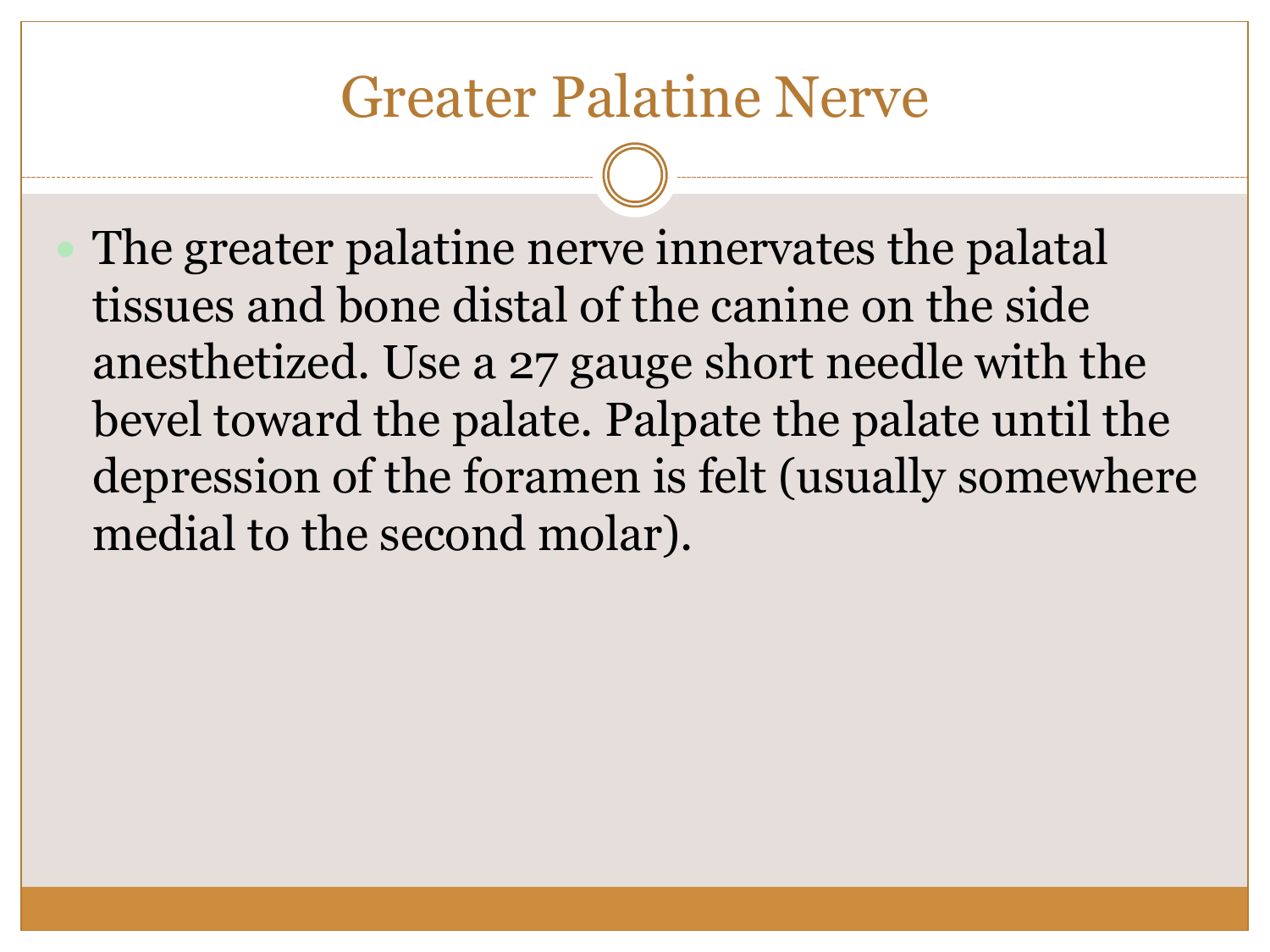# Nasopalatine Nerve

- The nasopalatine nerve innervates the anterior of the hard palate from the mesial of the first premolar bilaterally. The technique is the same as for the greater palatine nerve block, but the site of injection is just posterior to the incisive papillae. The pressure on the cotton tipped applicator is delivered on the incisive papillae. The anterior area may be anesthetized first to diminish the discomfort of the palatal injection. Infiltrate in the mucobuccal fold near the frenum, then infiltrate the papillae between the incisors, then perform the nasopalatine injection. The main drawback of this technique is that it takes more local anesthetic, but the labial injections are often needed anyway.
- Different areas of the palate can be anesthetized by local infiltration into the papillae as well, especially if the procedure involves only one or two teeth.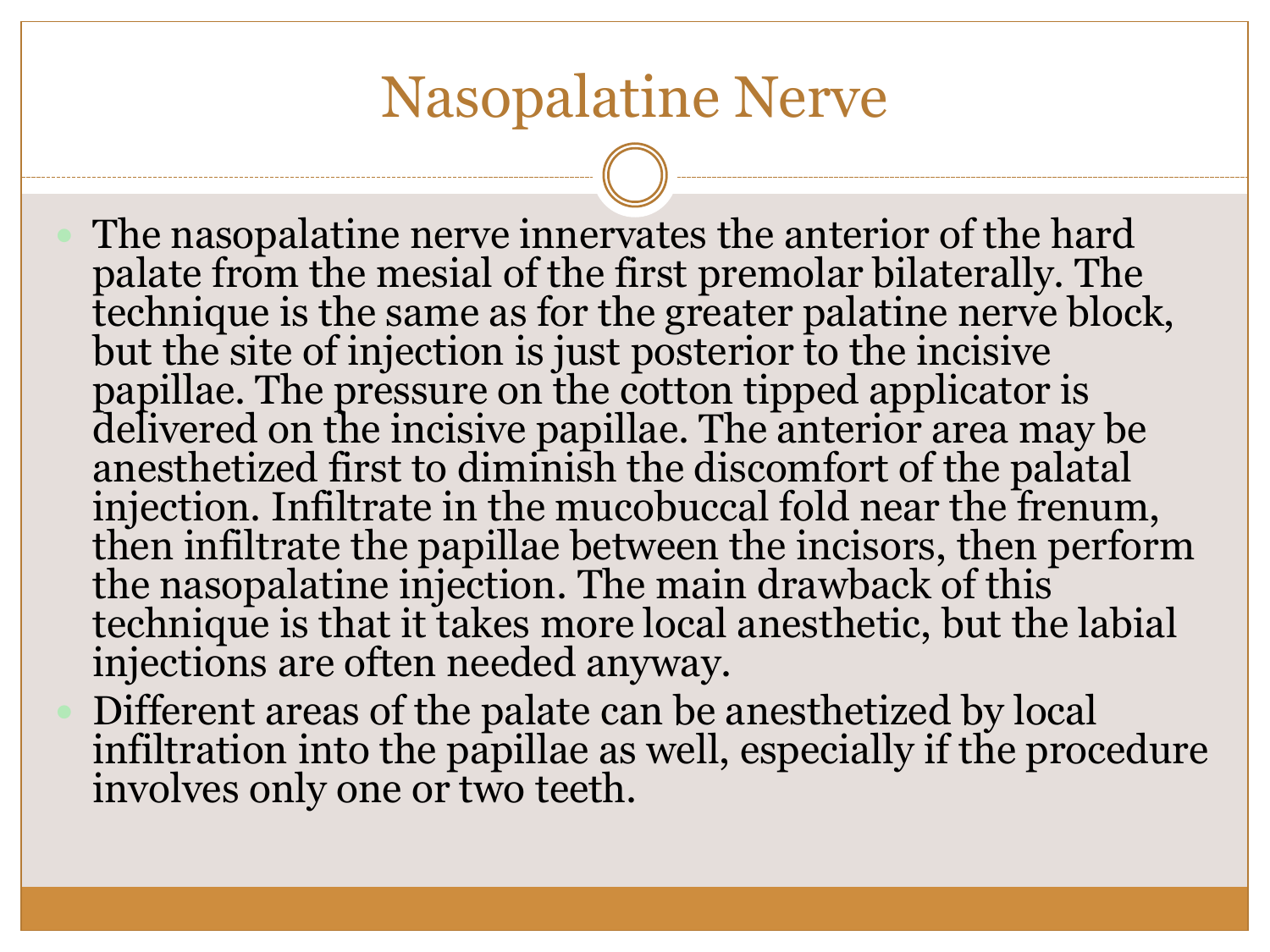#### Maxillary Nerve Block

• The maxillary  $(V_2)$  nerve innervates half of the maxilla, including the buccal and palatal aspects. This injection technique is used especially in quadrant surgery or when extensive treatment is indicated for a single appointment. It is also used when another site of injection has failed or if there is an infection in the area. This technique is used more with adult patients. Administration through the buccal aspect involves the possibility for hematoma. The long 25 gauge needle is recommended with the bevel of the needle facing the bone. The needle is inserted at the mucobuccal fold near the distal of the second molar after the usual protocol of tissue preparation. The path of the needle is similar to that of the PSA nerve block, but is inserted approximately 30 mm to the pterygopalatine fossa.

 This nerve may also be accessed through the greater palatine foramen on the palate. A 25 gauge long needle is recommended, and the same technique is used as for the greater palatine injection.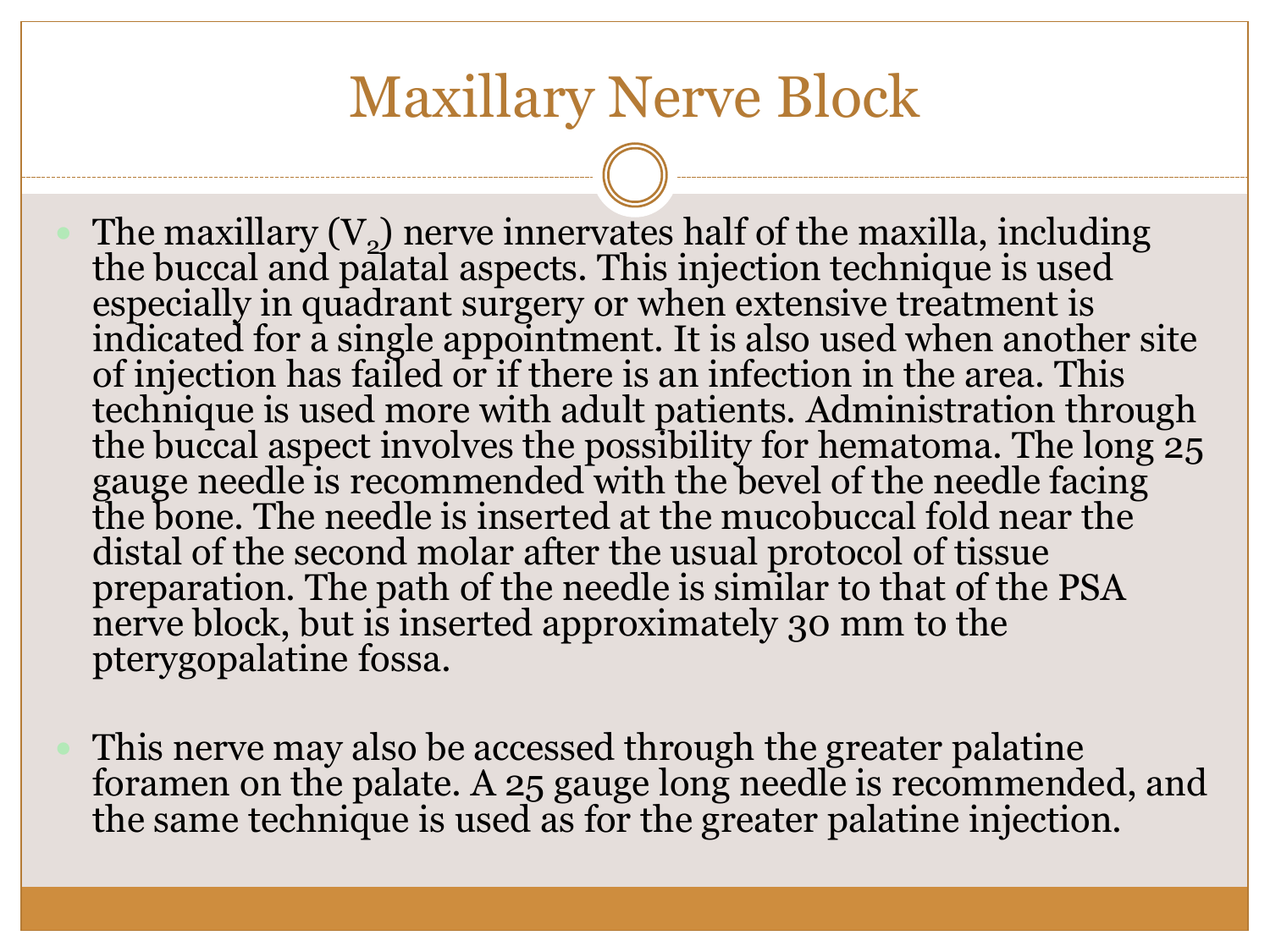# Mandibular Anesthetic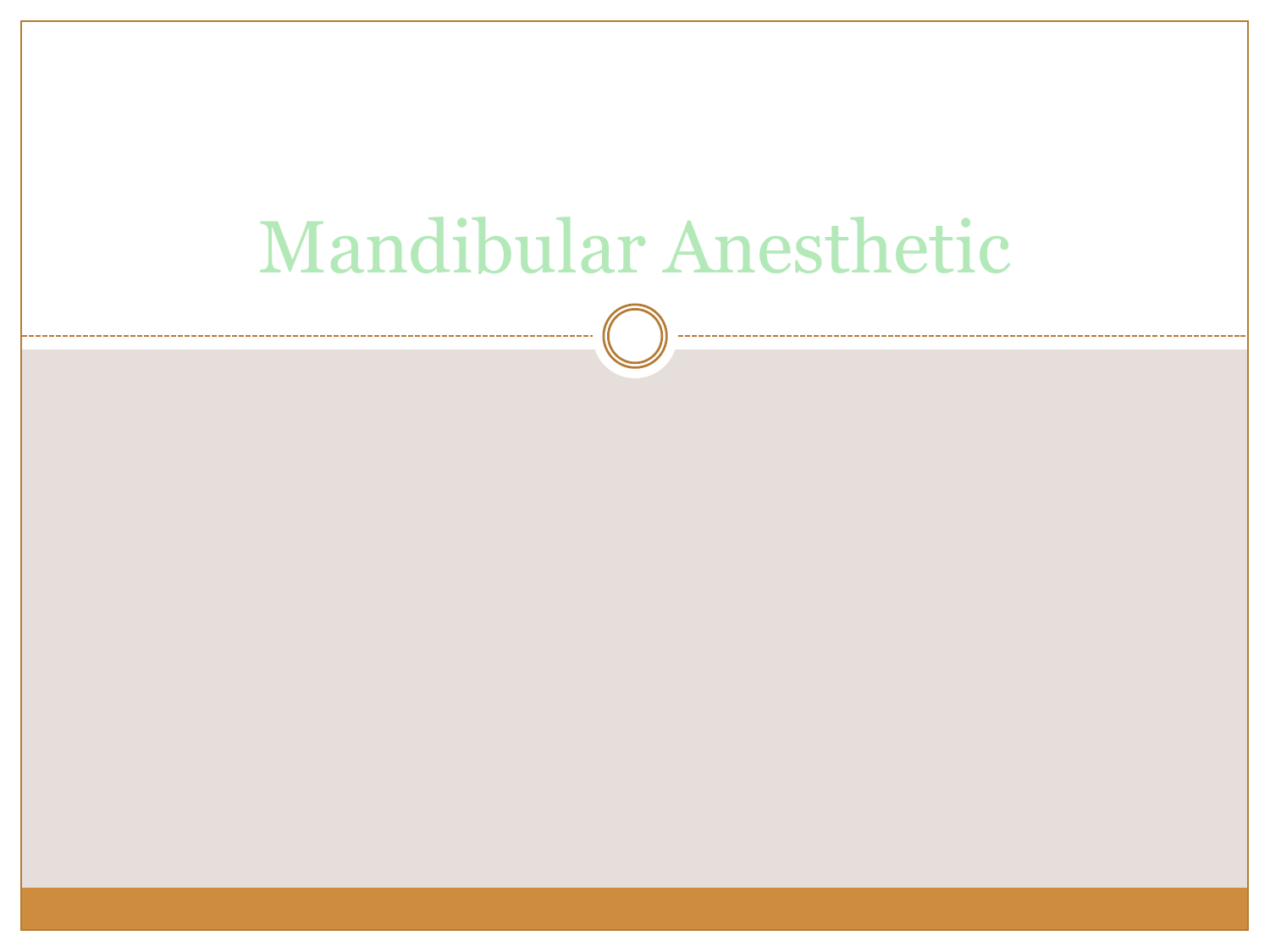# Keep in mind

 The success rates for mandibular anesthesia are significantly lower than with maxillary anesthesia. The bone is more dense around the mandibular apecies, which inhibits the diffusion of the anesthetic.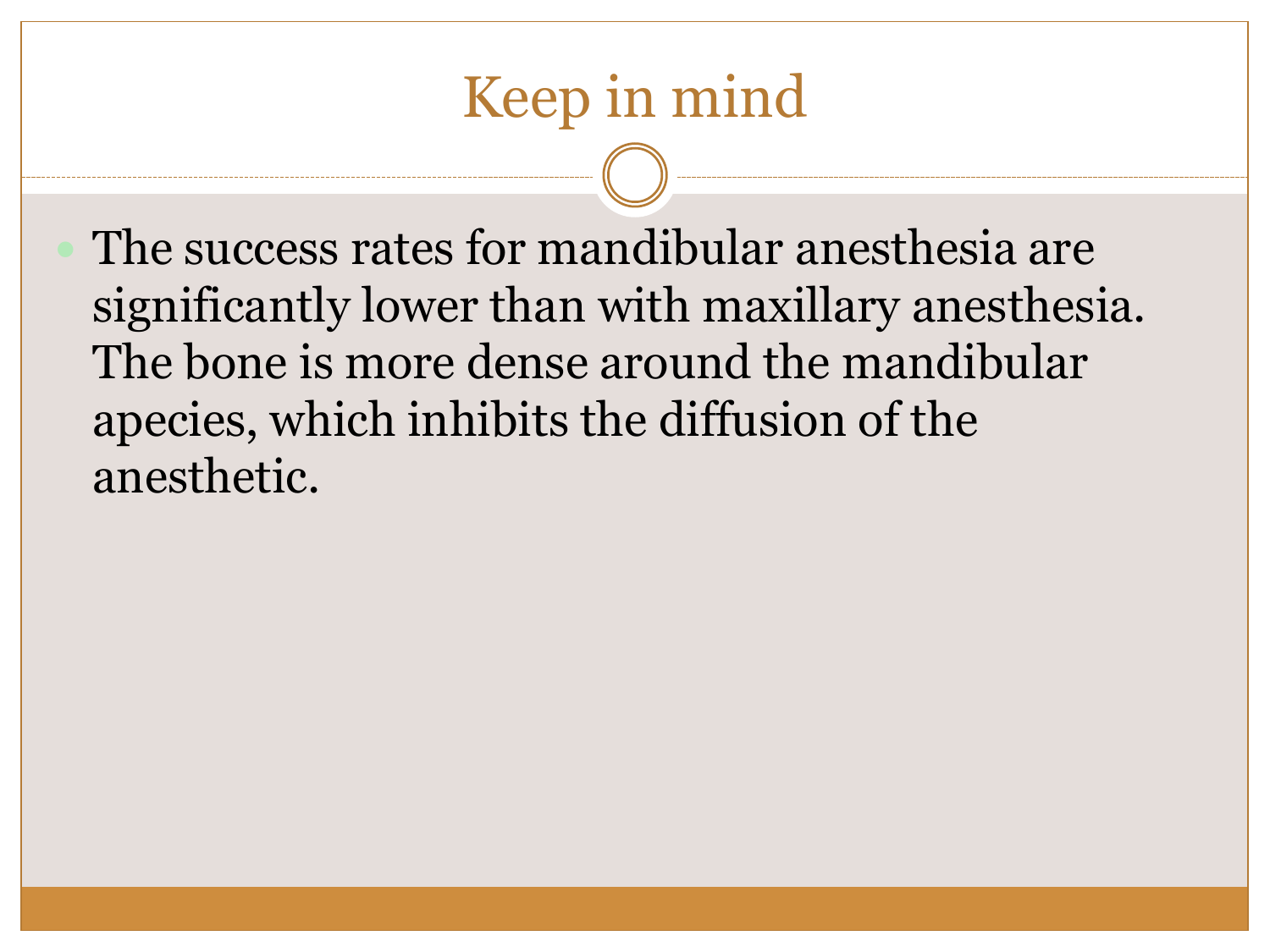#### Inferior Alveolar Nerve Block

 The inferior alveolar nerve block is the most commonly used injection in mandibular anesthesia. It provides anesthesia to the mandibular teeth to the midline on the side injected as well as the body of the mandible, the buccal mucosa and bone of the teeth anterior to the mandibular first molar, the anterior two thirds of the tongue and floor of the mouth, and the mucosa and bone lingual to the mandibular teeth on the side of injection. Use a 25 gauge long needle. A 27 or 30 gauge needle tends to be deflected or bent by the tissues and the anesthetic may end up being deposited off target.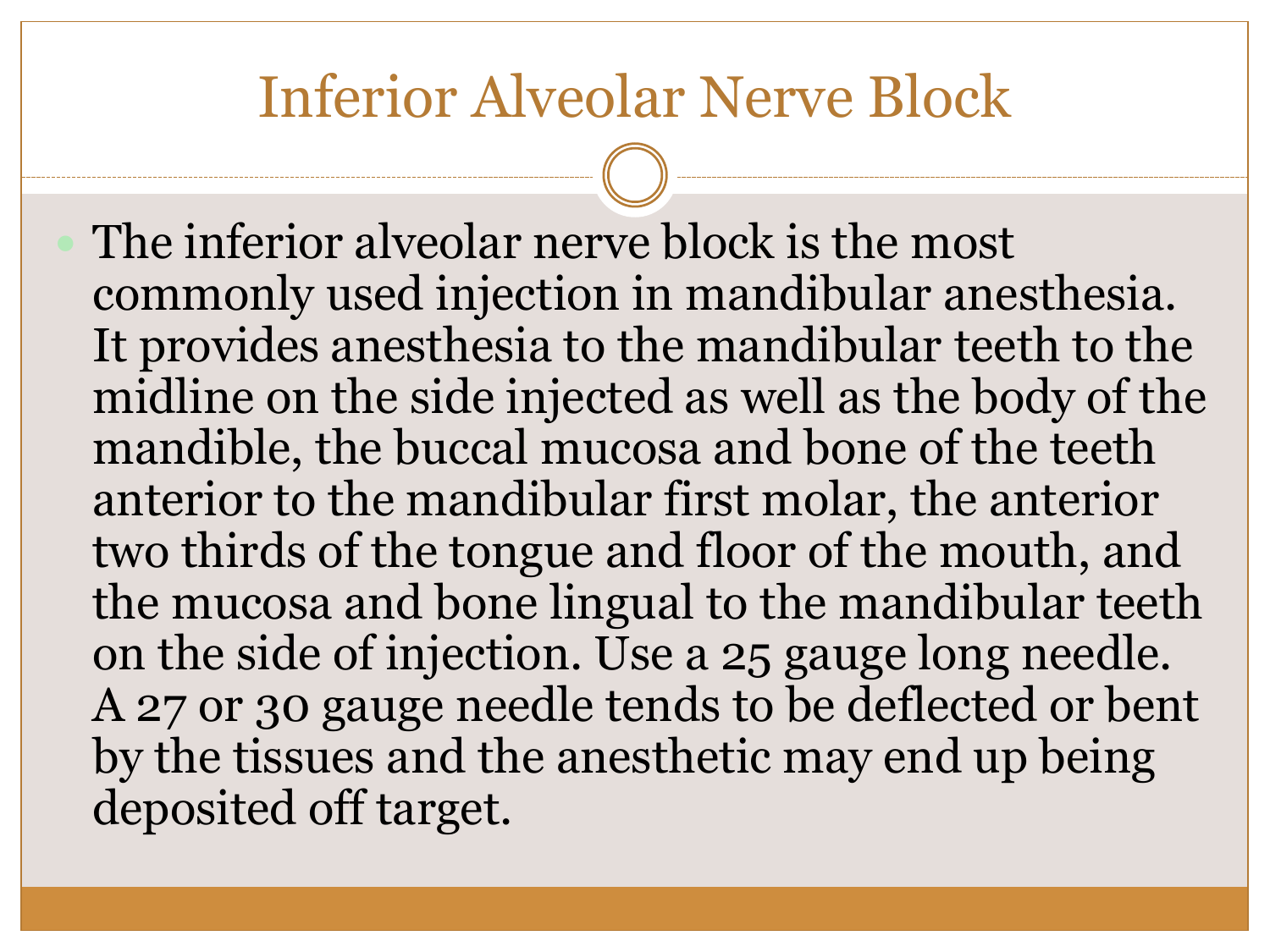# Continued

 The tissue should be penetrated at the medial border of the mandibular ramus at the height of the coronoid notch at the pterygomandibular raphe. The puncture point should be about 1.5 cm above the mandibular occlusal plane with the bevel toward the bone. The barrel of the needle should be parallel with the occlusal plane of the mandibular molars, and come across the premolars of the opposite quadrant.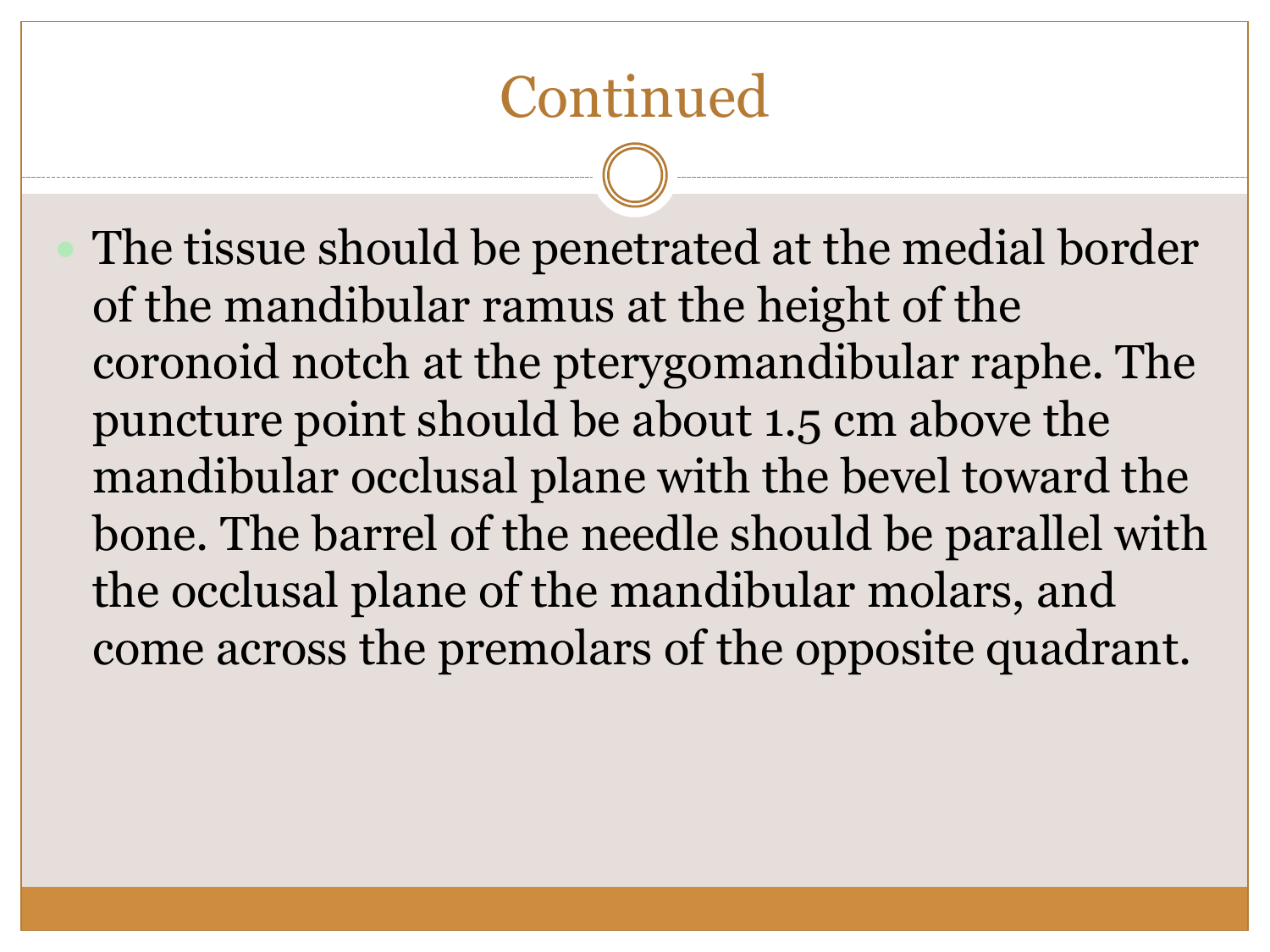#### Buccal Nerve Block

 The buccal nerve is not anesthetized by an inferior alveolar nerve block. This nerve innervates the tissues and periosteum buccal to the molars, so if these soft tissues are involved in treatment, the buccal nerve should be injected as well. The additional injection is unnecessary when treating only the teeth. A 25 gauge long needle is recommended (because the injection usually follows an inferior alveolar nerve block, so the same needle can be used after more anesthetic is loaded). The needle is inserted in the mucous membrane distal buccal to the last molar with the bevel of the needle facing towards the bone after the tissue has been prepared with antiseptic and topical.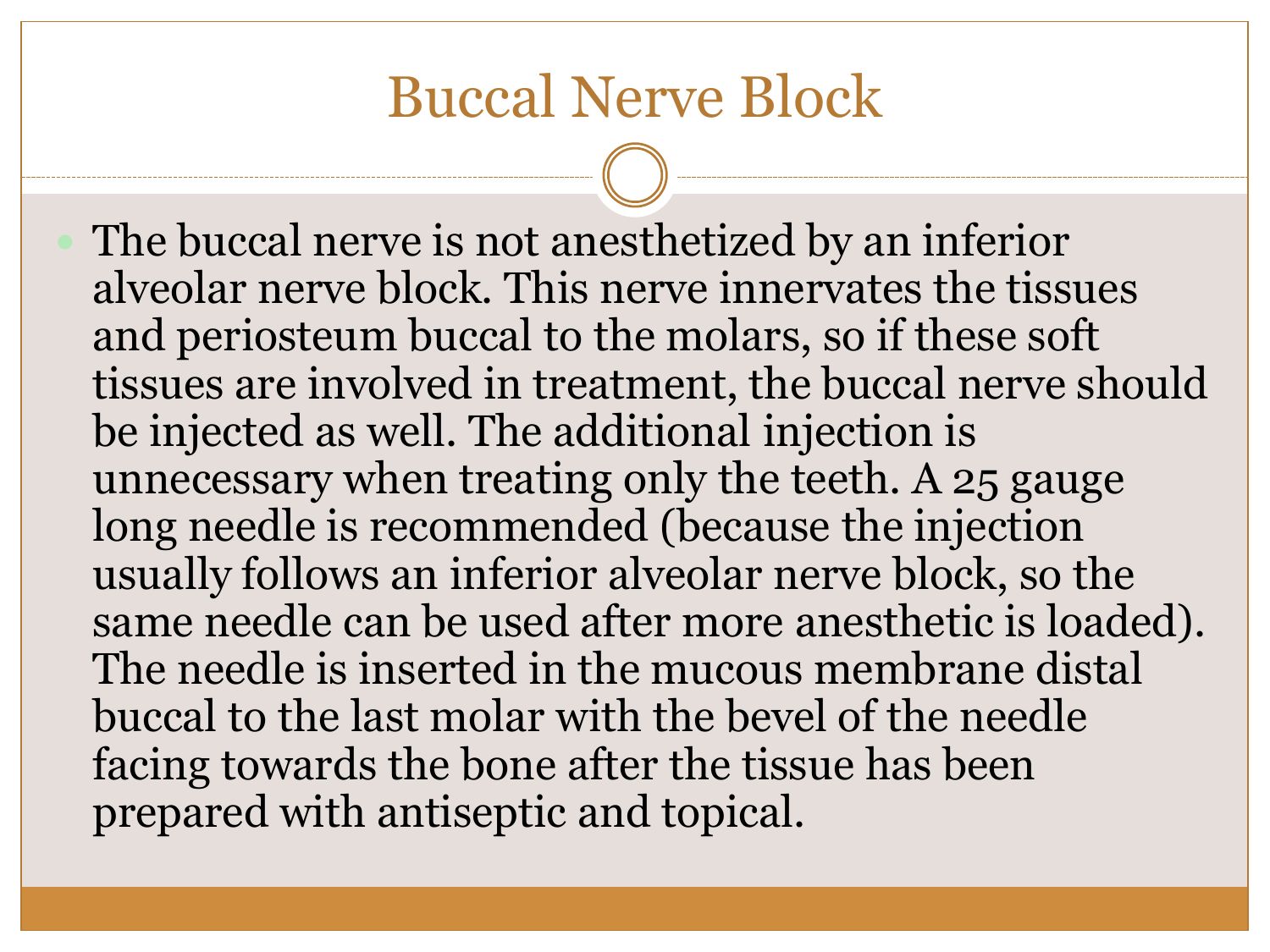#### Mental Nerve Block

- The mental nerve innervates the soft tissues anterior to the foramen, which is usually located at the apecies of the premolars. It does not anesthetize the teeth. This technique is useful for curettage or biopsy.
- When a maxillary or inferior alveolar nerve block is successful, there should be no need for this injection. A 25 gauge short needle is inserted (after proper tissue preparation with antiseptic and topical) in the mucobuccal fold near the mental foramen with the bevel of the needle oriented toward the bone. The foramen can be palpated or is visible on x-rays and is usually near the apecies of the premolars. The patient may feel soreness when the nerve is palpated in the foramen.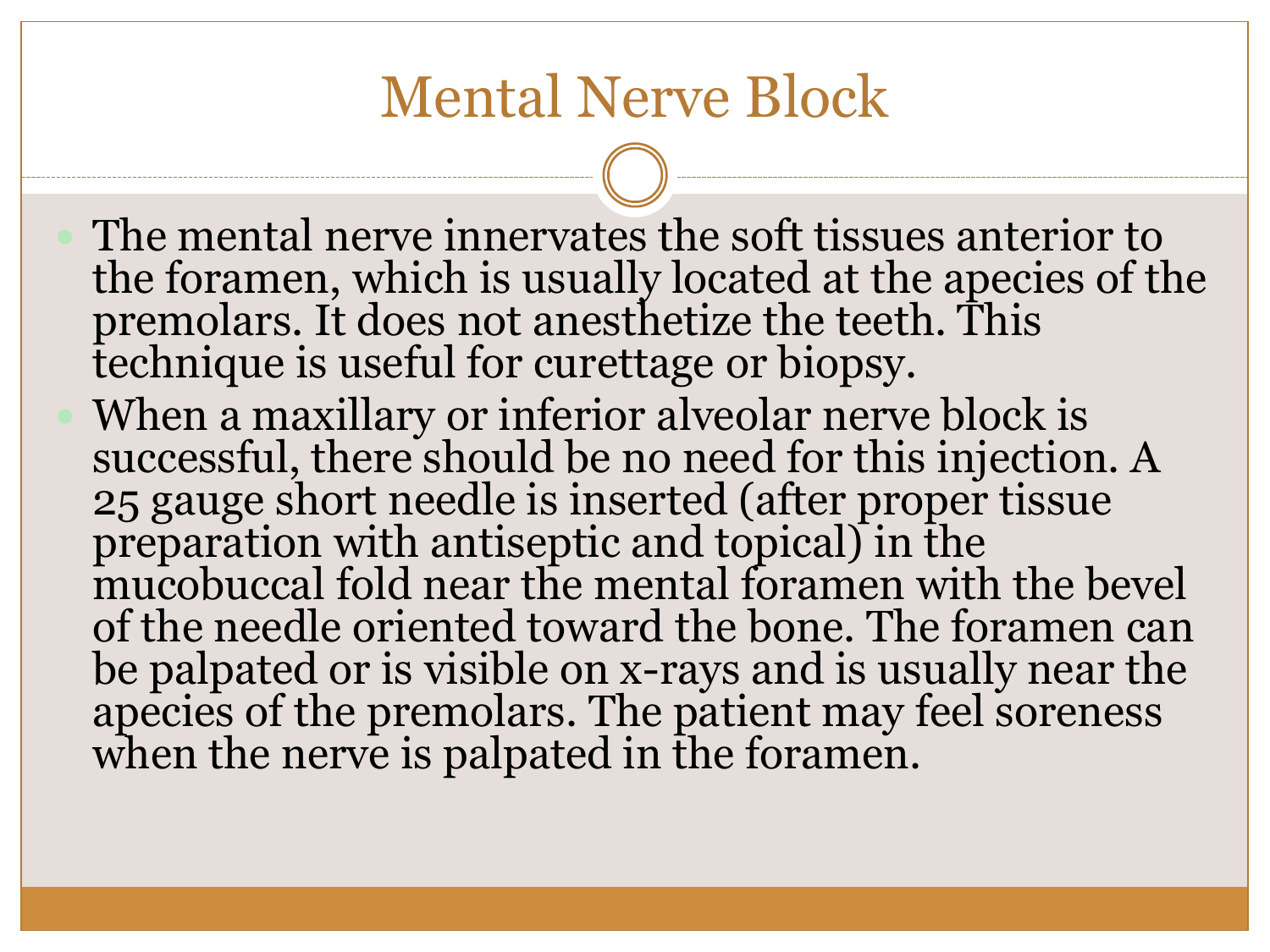#### Incisive Nerve Block

 The incisive nerve innervates the lower teeth anterior to the mental foramen to the midline. The anesthetic solution should be deposited in the same area as the mental block, but the incisive nerve runs inside the foramen, so the needle is directed into the foramen. The anesthetic must diffuse into the foramen to affect the incisive nerve. Pressure applied to the injection site after needle withdrawal may help to guide the solution into the foramen.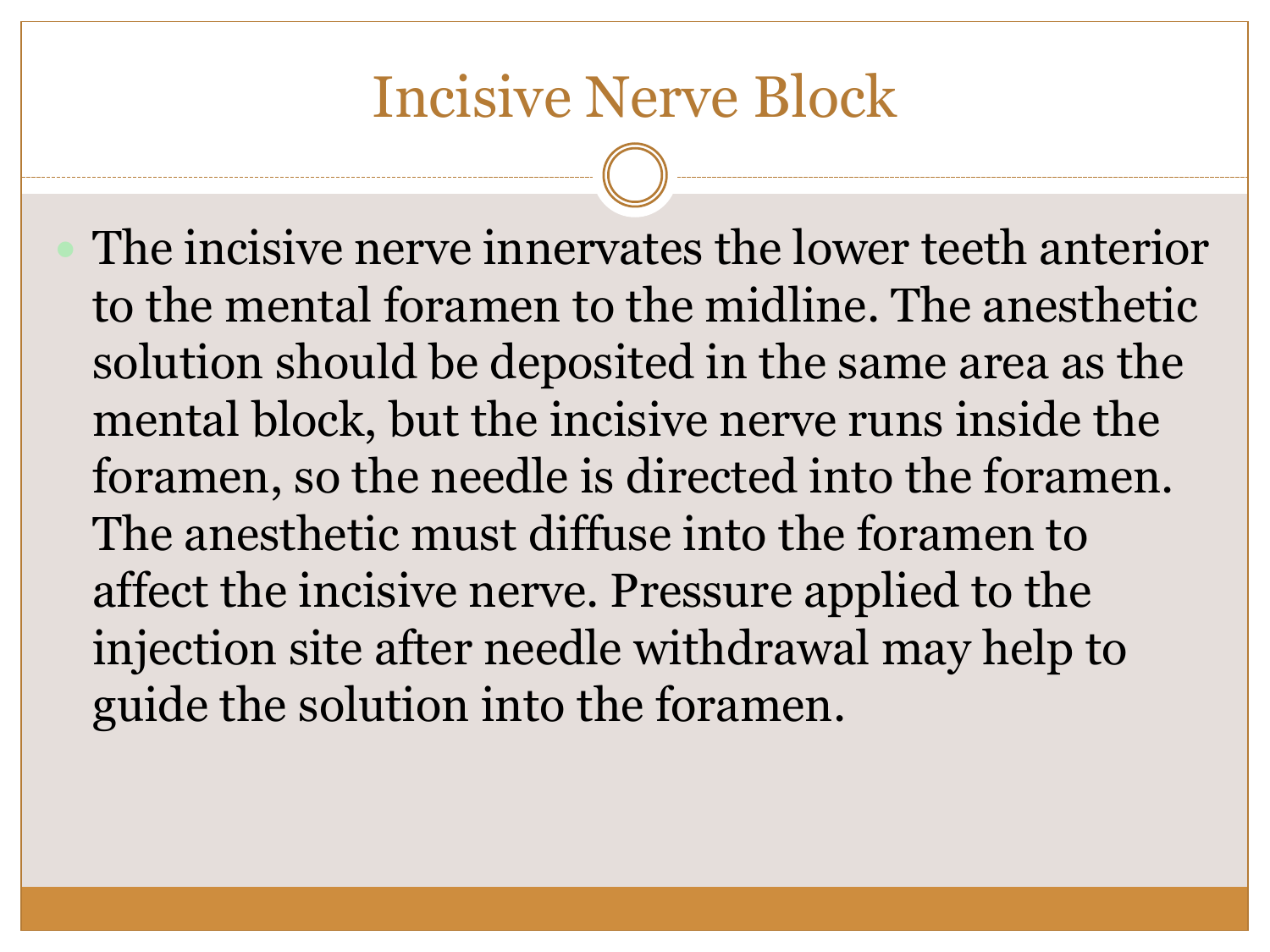#### Periodontal Ligament Injection

- All techniques previously described anesthetize regions of the mandible. When only a single tooth is to be treated, the practitioner has the option to selectively anesthetize the tooth and it's surrounding tissues without involving the other teeth, tongue, and lip. Periodontal ligament injections can be useful for maxillary as well as mandibular teeth, but is more often used in the mandible because the bone is too dense for good diffusion of anesthetic with a supraperiosteal injection. This technique can provide anesthesia for the tooth, bone, soft tissue, apex, and pulpal tissues in the area of injection. The technique can also be used as an adjunct to other blocks that are only partially successful. The solution diffuses apically through marrow spaces in the intraseptal bone. Use a 27 gauge short needle (30 gauge tends to bend too easily) and insert it into the gingival sulcus of the tooth to be anesthetized. In some posterior regions it may be necessary to bend the needle to gain access to the area. The barrel of the syringe should be parallel with the long axis of the tooth.
- The procedure should be performed for all roots of the tooth. (Multirooted teeth receive 0.2 ml of solution per root.) Duration of anesthesia is variable.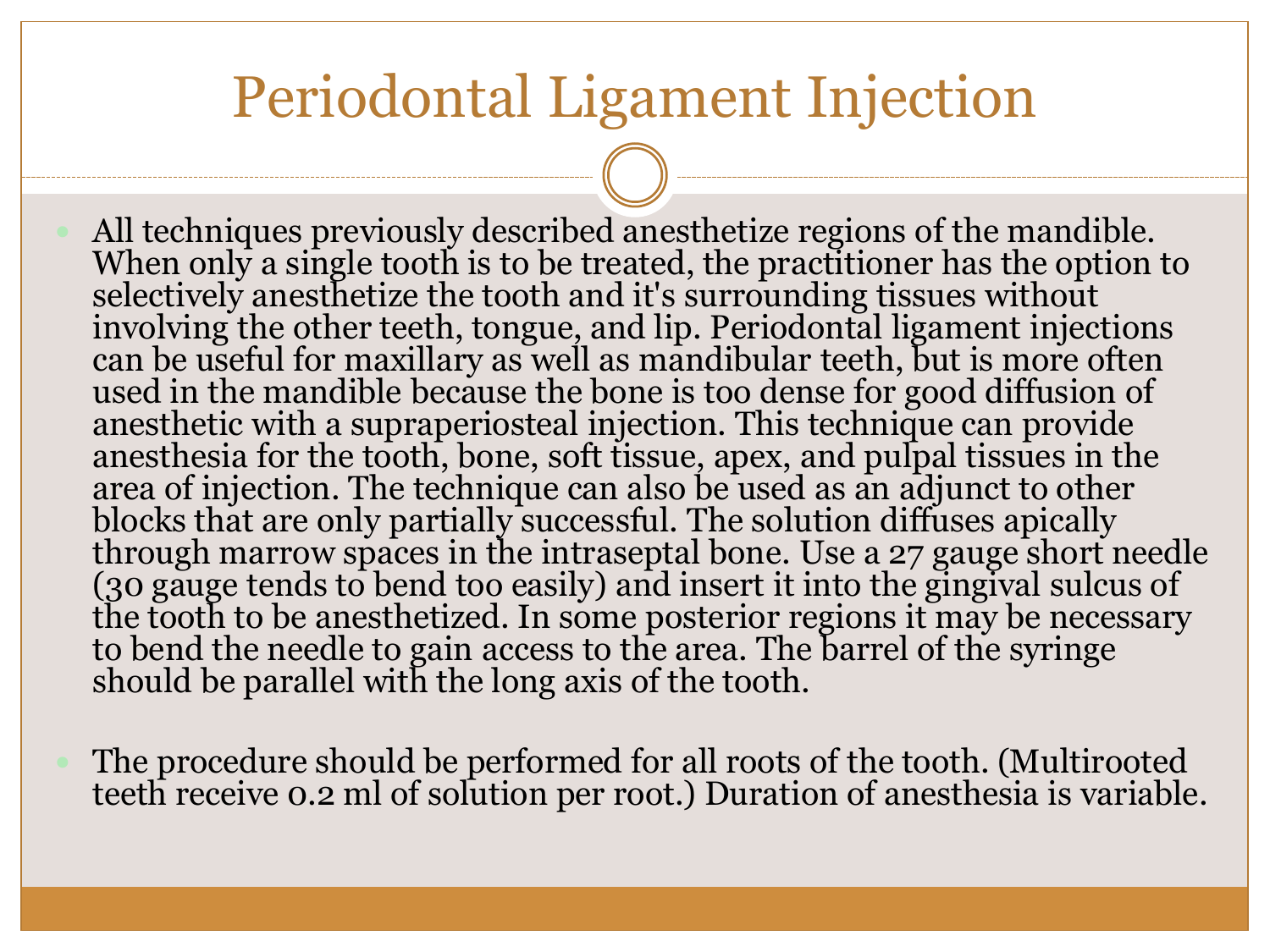The intraseptal injection is used for hemostasis, soft tissue anesthesia, and osseous anesthesia. Prepare the tissues of the site with antiseptic and topical. Use a 27 gauge short needle and insert it into the papilla of the area to be anesthetized at an angle of 90° to the tissue.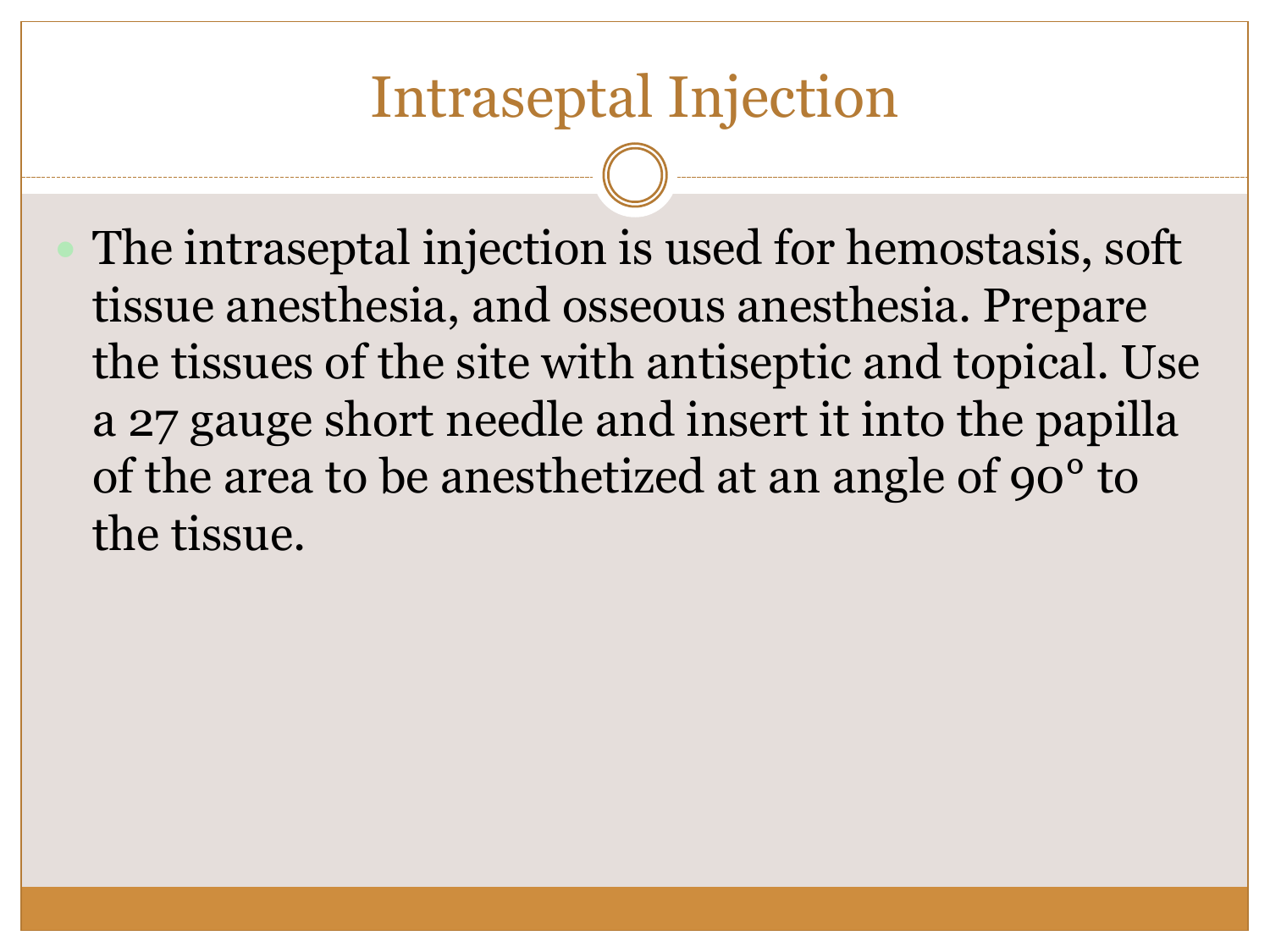#### Intraosseous Injection

- Anesthetic deposited into the local tissues is effected by the conditions present in the tissue. When the anesthetic is injected in the bone through a hole in the cortical plate, the tissue will not affect it, and it anesthetizes only the area of treatment, not the quadrant. A small amount of anesthetic is injected into the mucous membrane in the area to be perforated. A needle of 0.4 mm. (27 gauge) is inserted. One cartridge of anesthetic is the maximum per visit using this technique. The needle must be placed in the prepared hole at the same angulation and depth or the anesthetic will leak out with no resulting anesthesia.
- Onset of anesthesia is quick (30 seconds) and profound without numbing the tongue and lips. This will allow for restorative work to begin almost immediately after injection and bilateral mandibular anesthesia can be achieved. No palatal injection is required for maxillary anesthesia. Patients report the injection is painless and less time is spent waiting for anesthesia.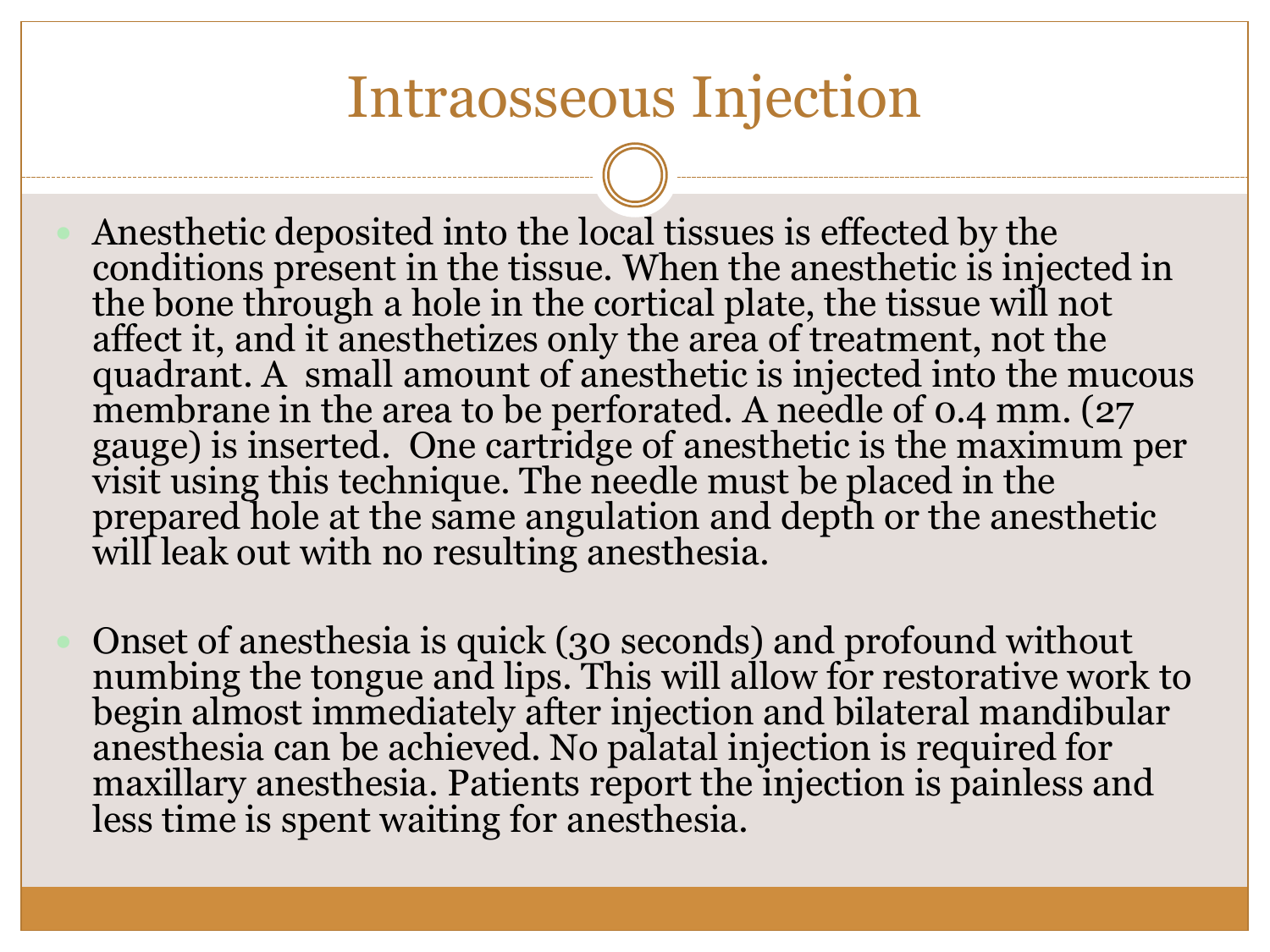#### Endodontically Involved Teeth

- Infection at the apex of an endodontically involved tooth lowers the pH of the area and the anesthetic is neutralized and rendered less effective. The low pH in the extracellular space reduces the proportion of anesthetic in the lipophilic, free base form and reduces the anesthetic's ability to cross the nerve sheathe and membrane. The anesthetic should be deposited away from the area of infection, further up the nerve where the pH is normal. Infiltration injection is usually reliable if there is no infection present. A regional nerve block should be used if abscess is present. An intrapulpal injection can be used when the pulp chamber has been exposed. Use a  $25$ gauge needle, (bent if necessary) and insert it into the pulp chamber firmly. A periodontal ligament injection can be used as an adjunct procedure to make anesthesia more profound. An intraosseous injection may allow access to the pulp chamber. The area is anesthetized with an infiltration injection, then an incision is made at the apex of the tooth to be treated.
- Nitrous oxide or conscious sedation may be considered as adjuncts during endodontic procedures if anesthesia is difficult to achieve. Once the pulp chamber is opened, the intrapulpal injection will usually be effective.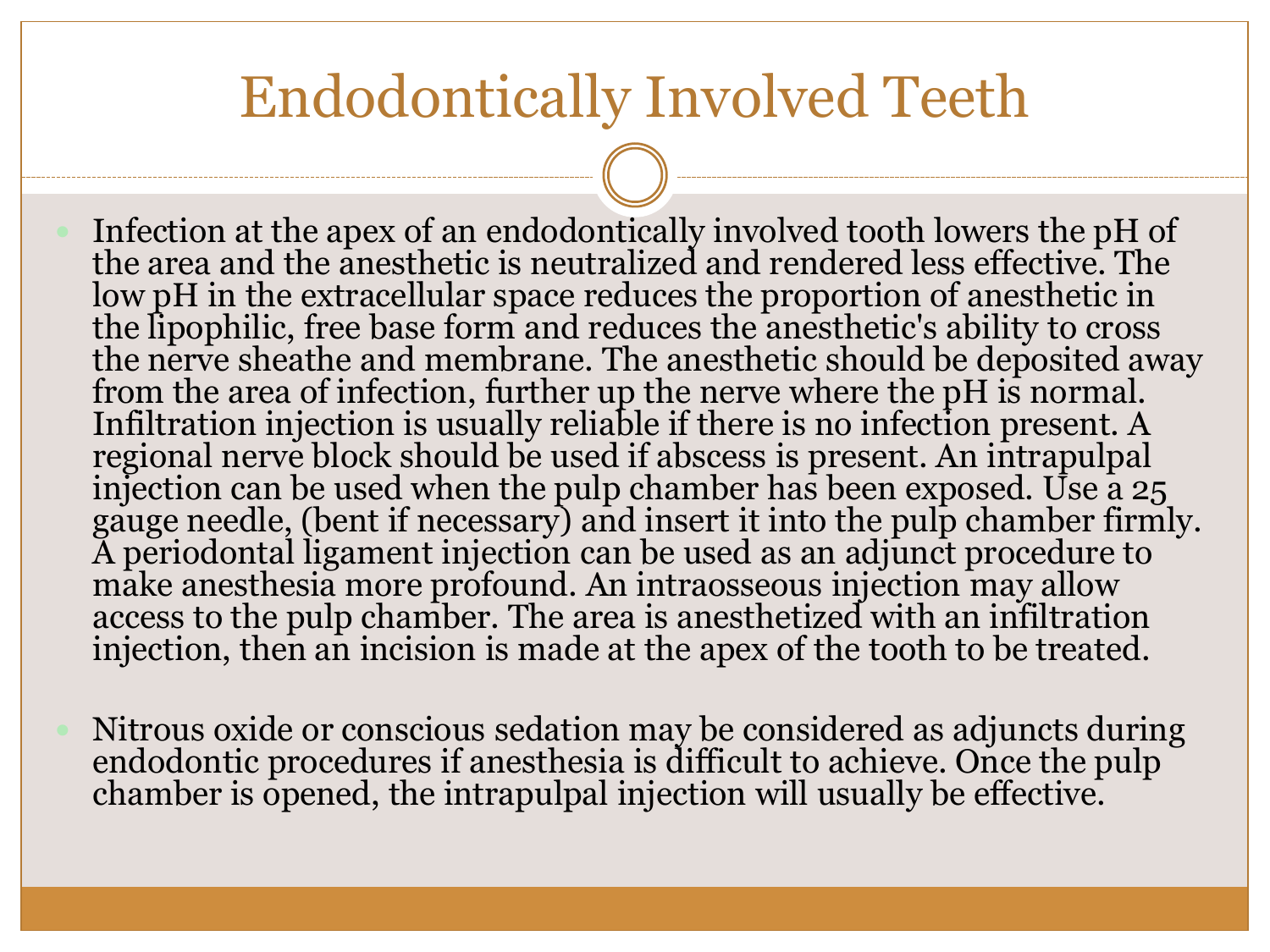# Pain

- An injection technique that is too rough, a dull needle, or rapid deposition of solution can cause pain. Confident and compassionate practitioners can deliver dental anesthesia with little to no discomfort. If a needle is used for more than 3 penetrations or if it comes into contact with bone, check it for dullness and change it if necessary.
- A mild burning sensation during administration may be due to the pH of the solution, contamination of the local anesthetic, or a solution that has been warmed too much. The mild burning of the acidic local anesthetic solution is unavoidable, and will dissipate as the anesthetic takes effect. If the cartridge is soaked in solutions, the semipermeable membrane will allow diffusion into the anesthetic. Contaminated solution can lead to trismus or infection.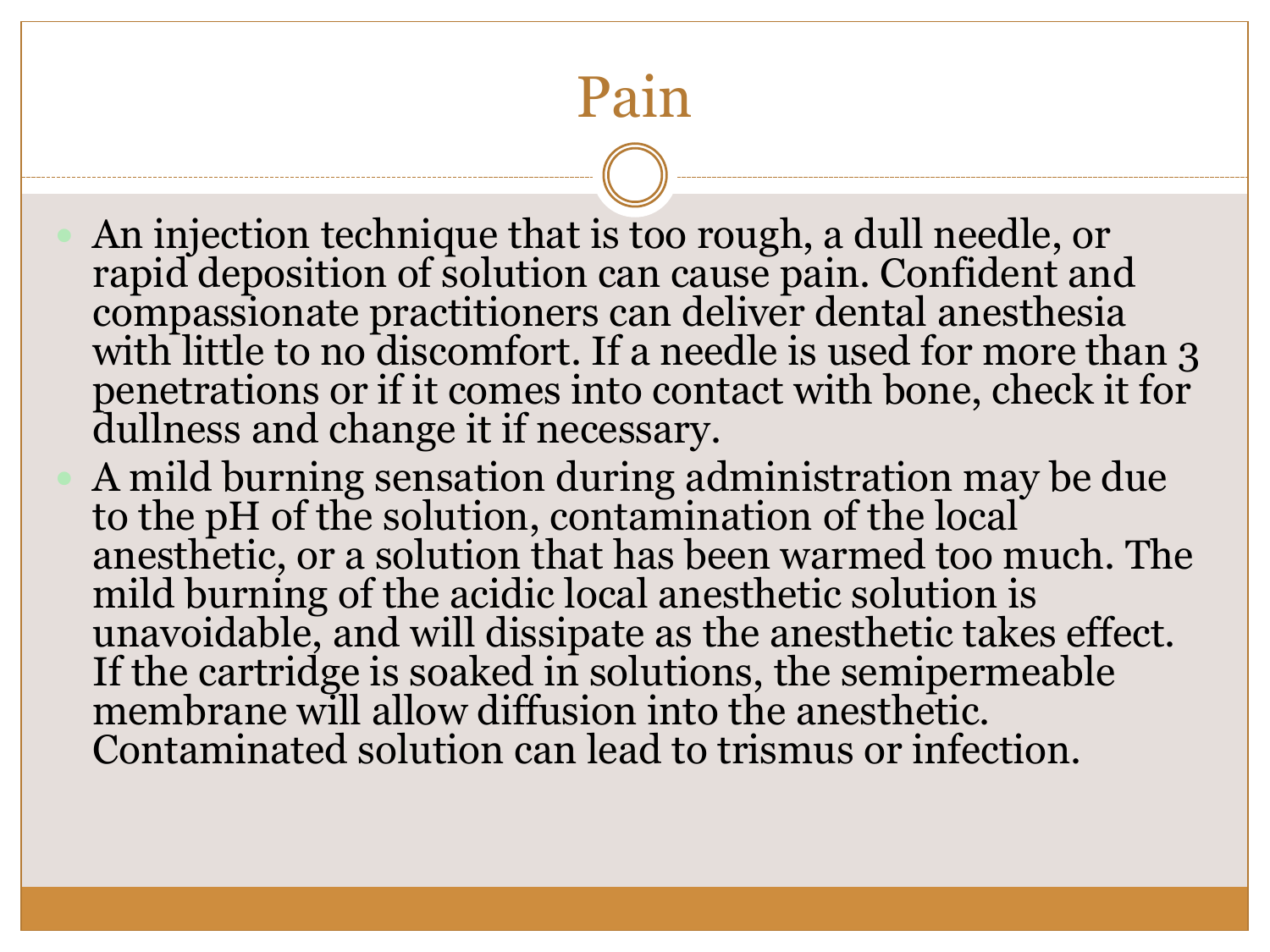#### Paresthesia

- If the needle passes through a nerve in the area of injection, it may damage the nerve and cause paresthesia. **The injury is usually not long term or permanent**. Make a note in the chart if the patient reports a shooting feeling during the injection that would indicate needle contact with the nerve. A local anesthetic that has been contaminated by alcohol or a sterilizing solution may cause tissue irritation and edema, which will in turn constrict the nerve and lead to paresthesia. Proper injection protocol and care of the dental cartridges will reduce the incidence of paresthesia, but it can still occur.
- If the patient calls reporting paresthesia, explain to them that it is not an uncommon result of an injection and make an appointment for examination. Make a note of the conversation in the patient's chart. The condition may resolve itself within 2 months without treatment. Examine the patient and schedule them for re-examination every 2 months until sensation returns. If the paresthesia continues after one year, refer the patient to a neurologist or oral surgeon for a consultation. If further dental treatment is required in the area, use an alternate local anesthetic technique to avoid further trauma to the nerve.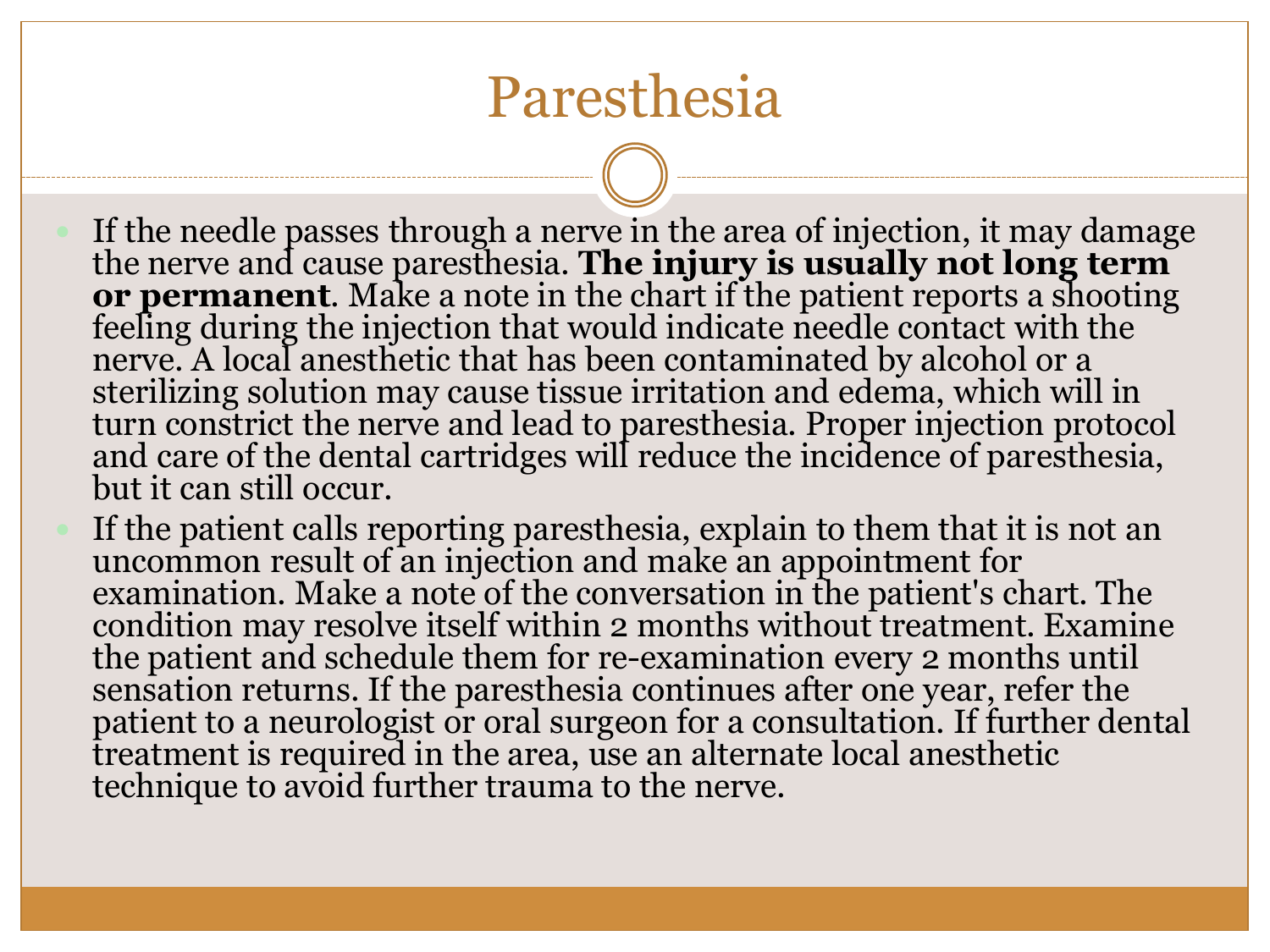#### Hematoma

- The needle can nick vessels as it passes through highly vascular tissues. A nicked artery will usually result in a rapid hematoma, while a nicked vein may or may not result in a hematoma.
- Hematomas most often occur during a **posterior superior alveolar** or **inferior alveolar nerve blocks**. Use a short needle for the PSA and be conscious of depth of penetration for these injections. The swelling occurs after a significant amount of blood has diffused, so direct pressure is often useless. Apply external ice.
- Make a note of the hematoma on the patient's chart and advise them of possible soreness. If soreness develops, prescribe analgesics, but do not apply heat to the area for at least 4 to 6 hours. Heat therapy may begin the following day.
- The hematoma will disperse within 7 to 14 days with or without treatment. Avoid dental therapy in the area until the tissue is healed.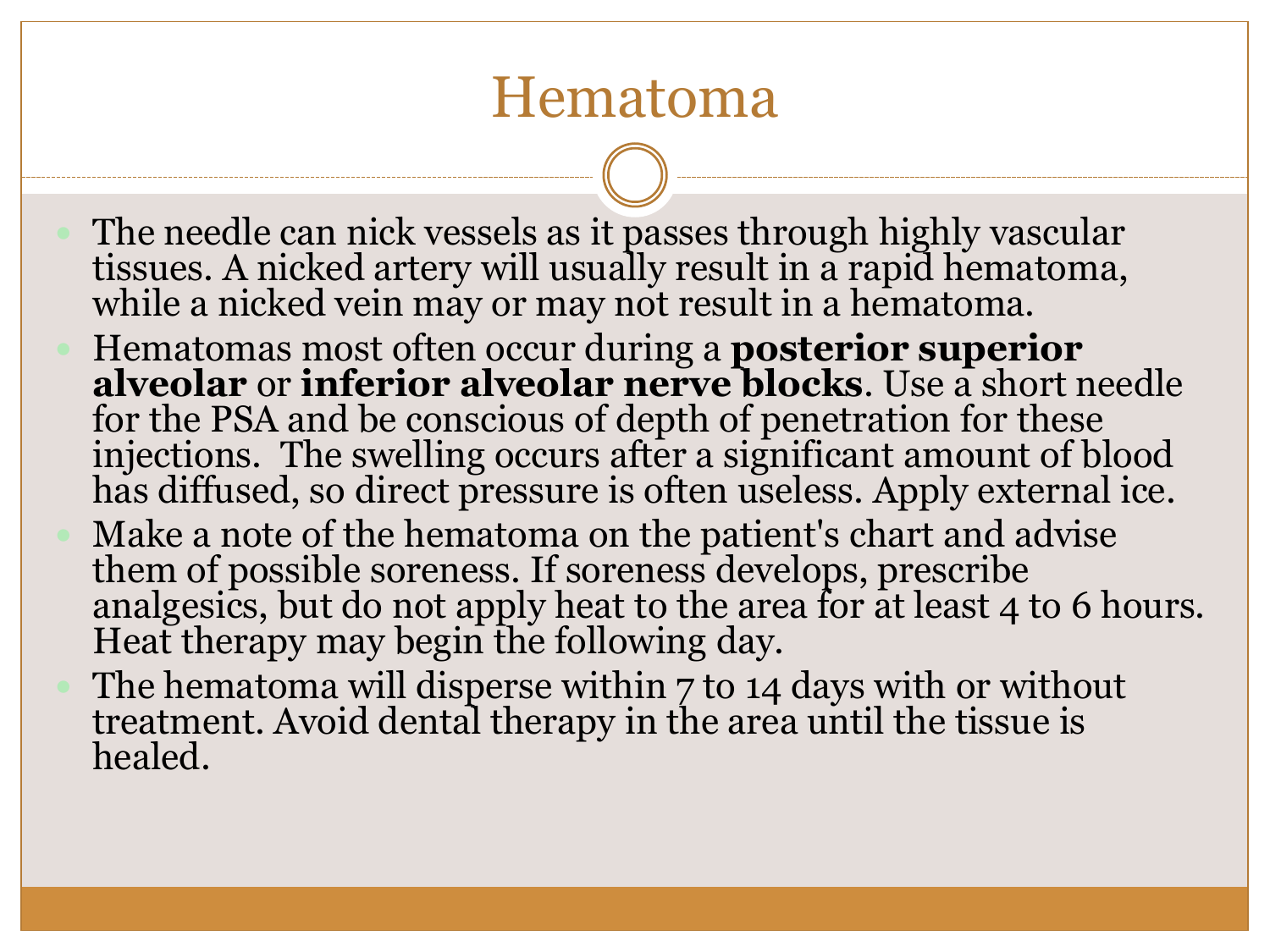# Trismus

- Trismus is a motor disturbance of the **trigeminal** nerve and results in a spasm of the masticatory muscles causing difficulty in opening the mouth. Trismus can be caused by trauma to muscles or blood vessels in the infratemporal fossa, injection of alcohol or sterilizing solution contaminated local anesthetic causing irritation to the tissues, hemorrhage, large volumes of anesthetic solution deposited in one area, or infection. Use of disposable needles, antiseptic cleansing of the injection site, aseptic technique, and atraumatic injection technique will help prevent trismus.
- Recommended treatment for trismus includes heat therapy with moist hot towels 20 minutes every hour, analgesics, and muscle relaxants if necessary. The patient should be instructed <u>to e</u>xercise the area by opening, closing, and lateral excursions of the mandible for 5 minutes every 3 to 4 hours. The patient can chew sugarless gum to facilitate lateral movement of the TMJ.
- Continue therapy until the patient has no symptoms. If the pain continues over 48 hours, an infection may be present. Antibiotic therapy for 7 full days is indicated. If there is no improvement after 2 to 3 days without antibiotics or 7 to 10 days with antibiotics, refer the patient to an oral surgeon for evaluation.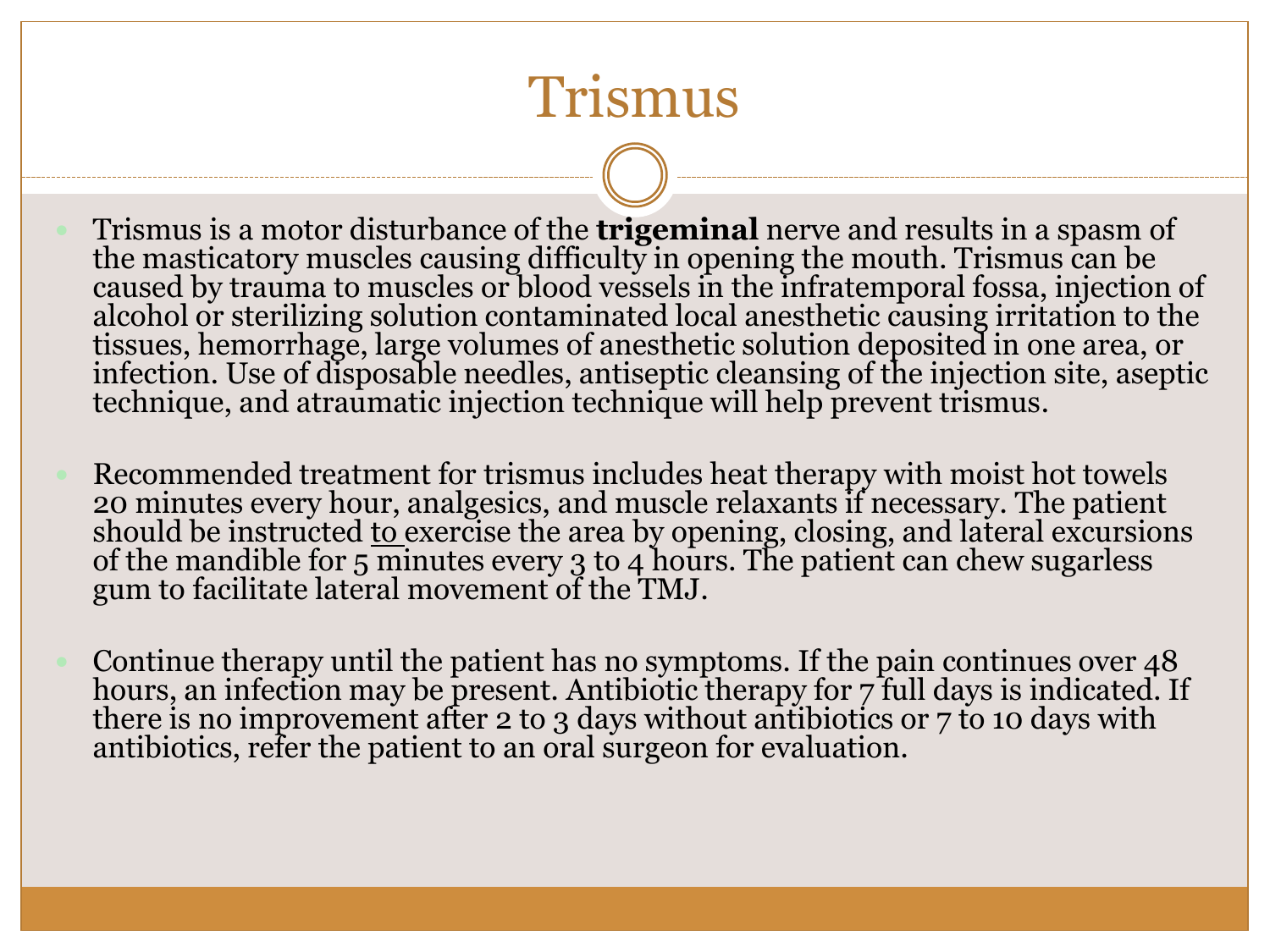# Infection

- Infection from a dental injection has become rare due to the use of sterile disposable needles and one-patient use cartridges. The needle will always be contaminated when it comes in contact with the patient's mucosa. Proper tissue preparation and sterile technique will virtually eliminate infection at the injection site.
- If the patient reports post injection pain and dysfunction one or more days following treatment, manage as with trismus. If the symptoms do not resolve within three days, prescribe a seven day course of antibiotic therapy.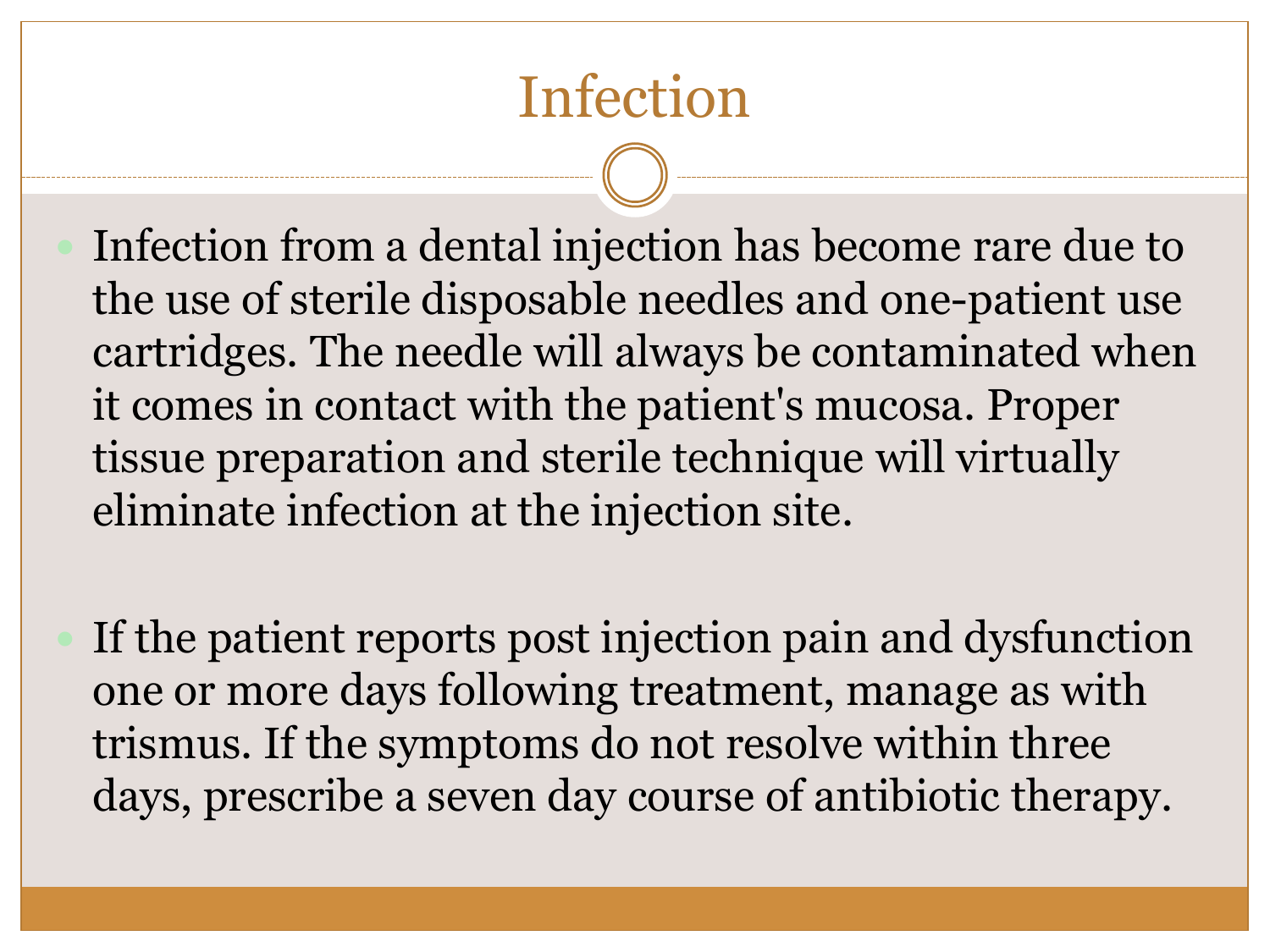# Facial Nerve Paralysis

- If the local is injected into the parotid gland, it will affect the facial nerve and the patient will notice facial drooping and will not be able to close their eye. If the needle is directed too posteriorly during an inferior alveolar nerve block, the parotid gland may be anesthetized. Bone should be contacted before deposition of solution in the inferior alveolar nerve block to make sure the tip of the needle is not in the parotid gland. Inferior alveolar nerve anesthesia will not develop if the solution is in the parotid gland.
- This is also self-limiting, and symptoms will diminish as the anesthetic effect wears off. The tear ducts in the eye will still function, but remove a contact lens if present. Explain the situation to the patient and give them the option of reinjection and continuing treatment or postponing treatment until another day.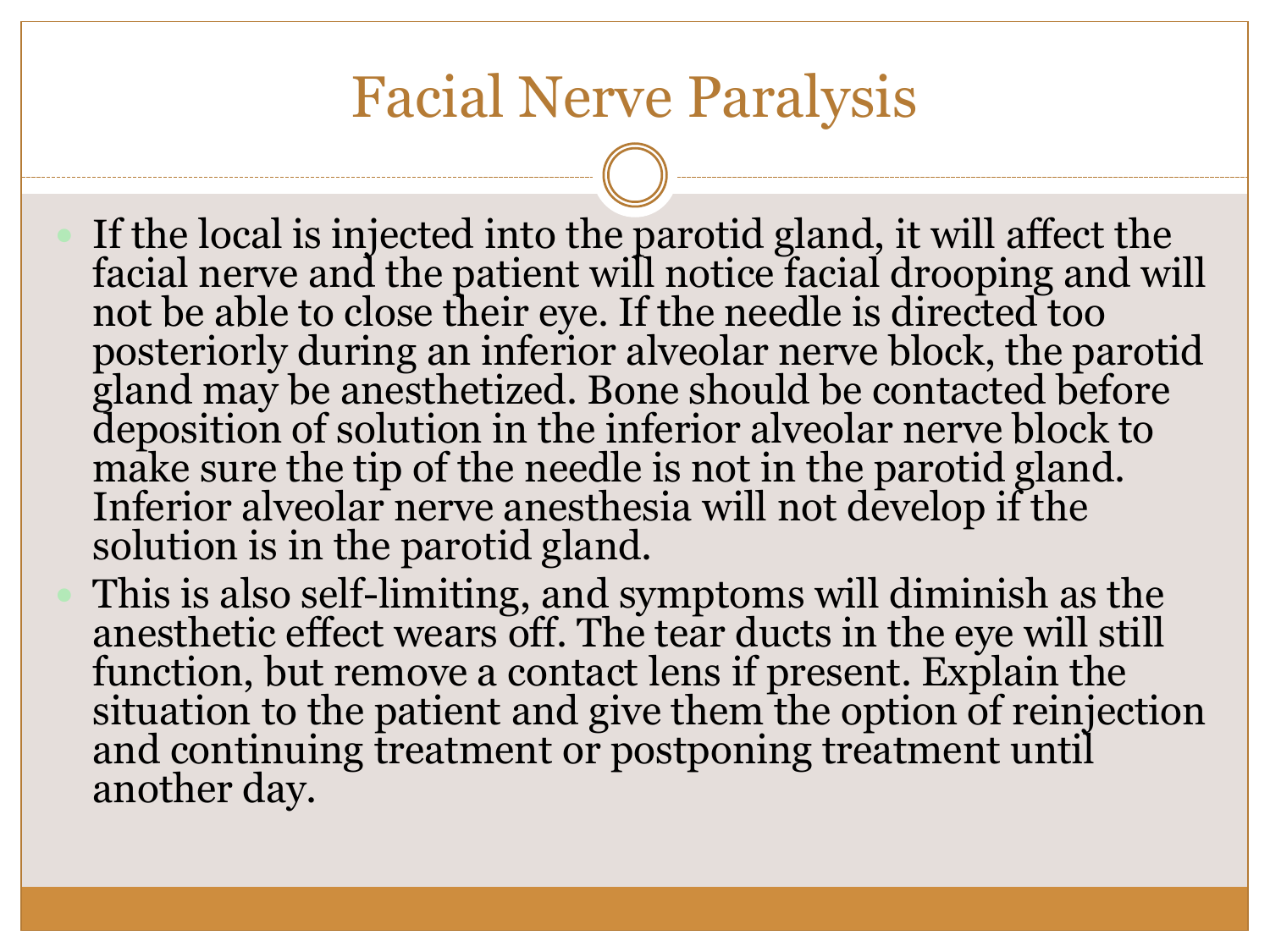#### Vasoconstrictors

- The vasodilation activity of local anesthetics produce an increased rate of absorption. This results in decreased effectiveness, short duration of anesthesia, and a higher risk of toxicity. Bleeding in the area of injection is increased. Vasoconstrictors are clinically useful in counteracting these effects. Vasoconstrictors are added to local anesthetics to decrease the absorption of the drug and prolong the anesthetic effect that produces anesthesia that is more profound. The vasoconstrictor also serves to reduce the risk of toxicity because it is more slowly absorbed by the circulatory system. The length of the procedure, desired level of hemostasis, and the medical health of the patient must all be considered when selecting an appropriate vasoconstrictor.
	- Epinephrine is the most commonly used vasoconstrictors in dentistry. Epinephrine is sensitive to heat and can be inactivated if left too warm for too long. Store local in cool areas and never autoclave the cartridges. If a warmer is used, rotate new cartridges in regularly and don't leave the warmer on over night.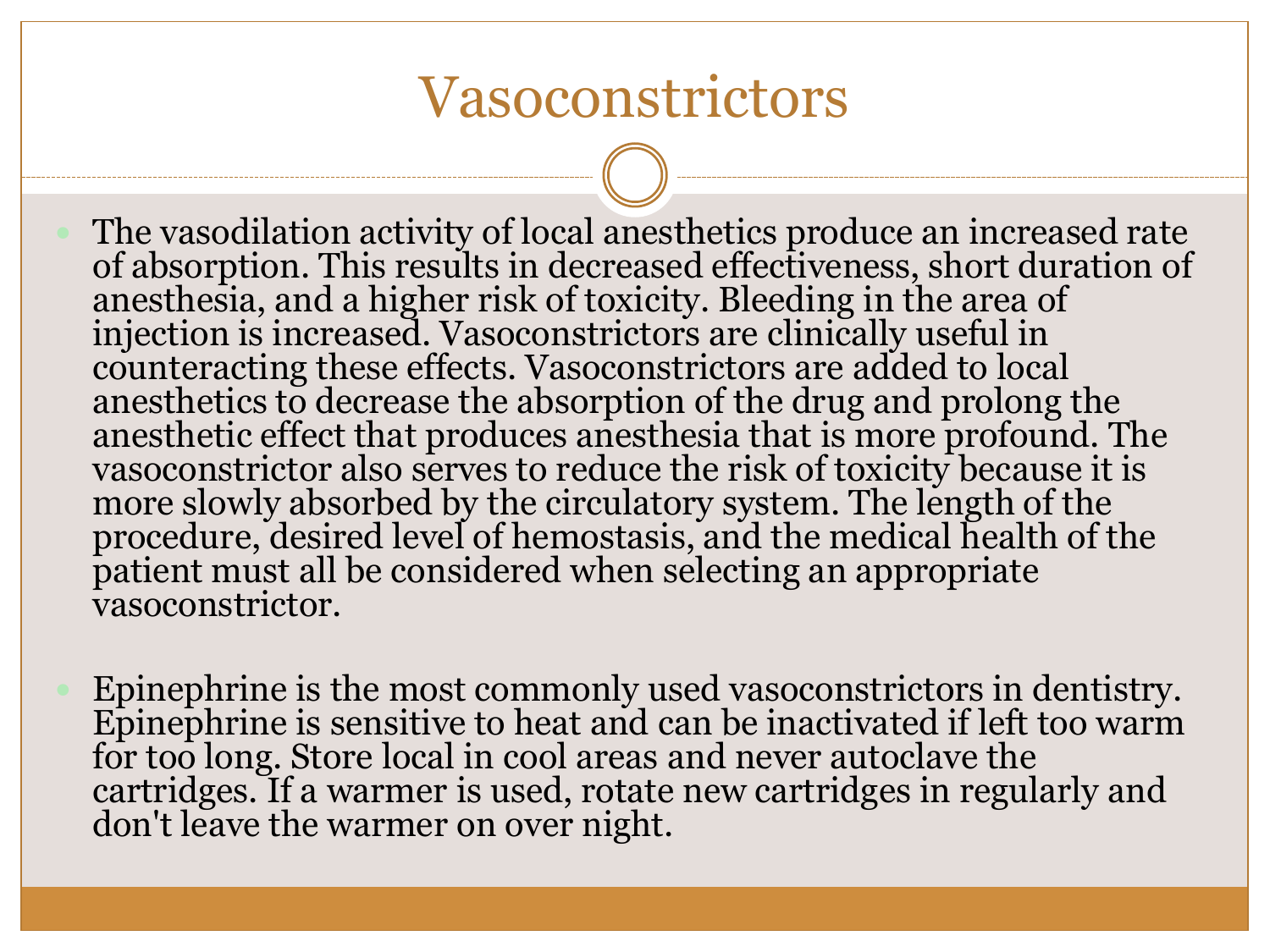# Continued

- Epinephrine is available in concentrations of 1:50,000 for better hemostasis. Many studies have shown that clinically, there is not much difference in the hemostasis of 1:200,000 over 1:50,000. The anesthetic effect lasts much longer with the 1:50,000 concentration. Vasoconstrictors are effective in producing hemostasis, but after they wear off, it may lead to increased postoperative bleeding (rebound effect). This is especially true in higher concentrations.
- The use of vasoconstrictors should be carefully weighed against the risks for patients that are medically compromised by high blood pressure, cardiovascular disease, or hyperthyroidism. If the patient's condition is controlled with medication, slow administration with sure negative aspiration may be acceptable. No more than 2 cartridges of lidocaine with 1:100,000 epinephrine should be used on epinephrine sensitive patients.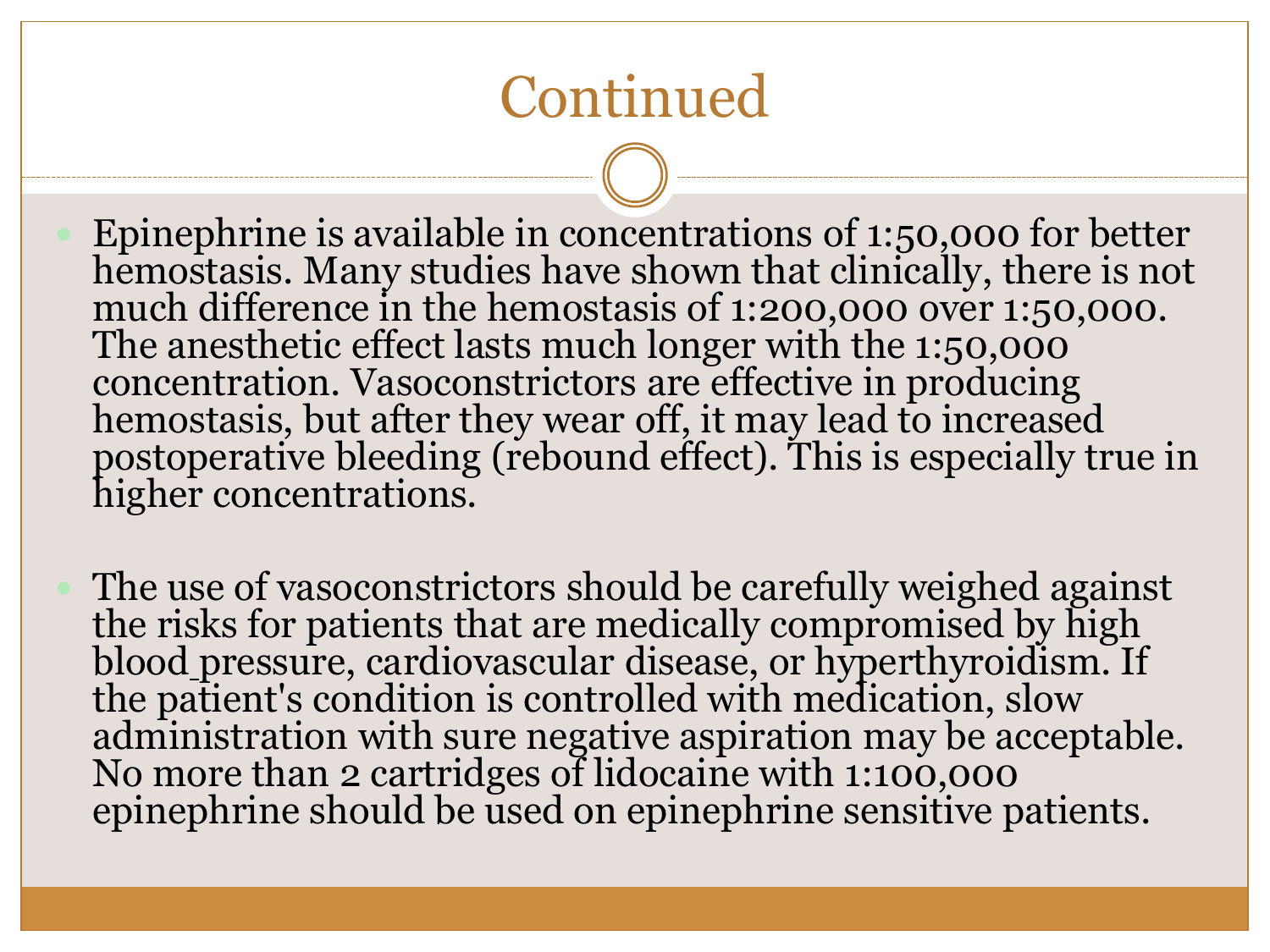# Topical

 Topical anesthetics are used prior to the administration of local anesthetics and for some procedures like scaling or removal of a very loose primary tooth. The concentration of topical anesthetics is higher and the absorption is greater, so toxic levels are more easily reached. The anesthesia is effective only about 2-3 mm of depth into the tissues on which it is applied.

 Topical anesthetic is available in **gel or spray form**. The gel type of topical is recommended because it can be dispensed in premeasured doses. It is too difficult to measure the dose of the spray type, the patient may aspirate the spray, and the can is difficult to sterilize. **Benzocaine** is a commonly used topical anesthetic. It is an ester, so localized allergic reactions may be noted. Lidocaine is available in topical form, but the maximum recommended dose in this form is 200 mg.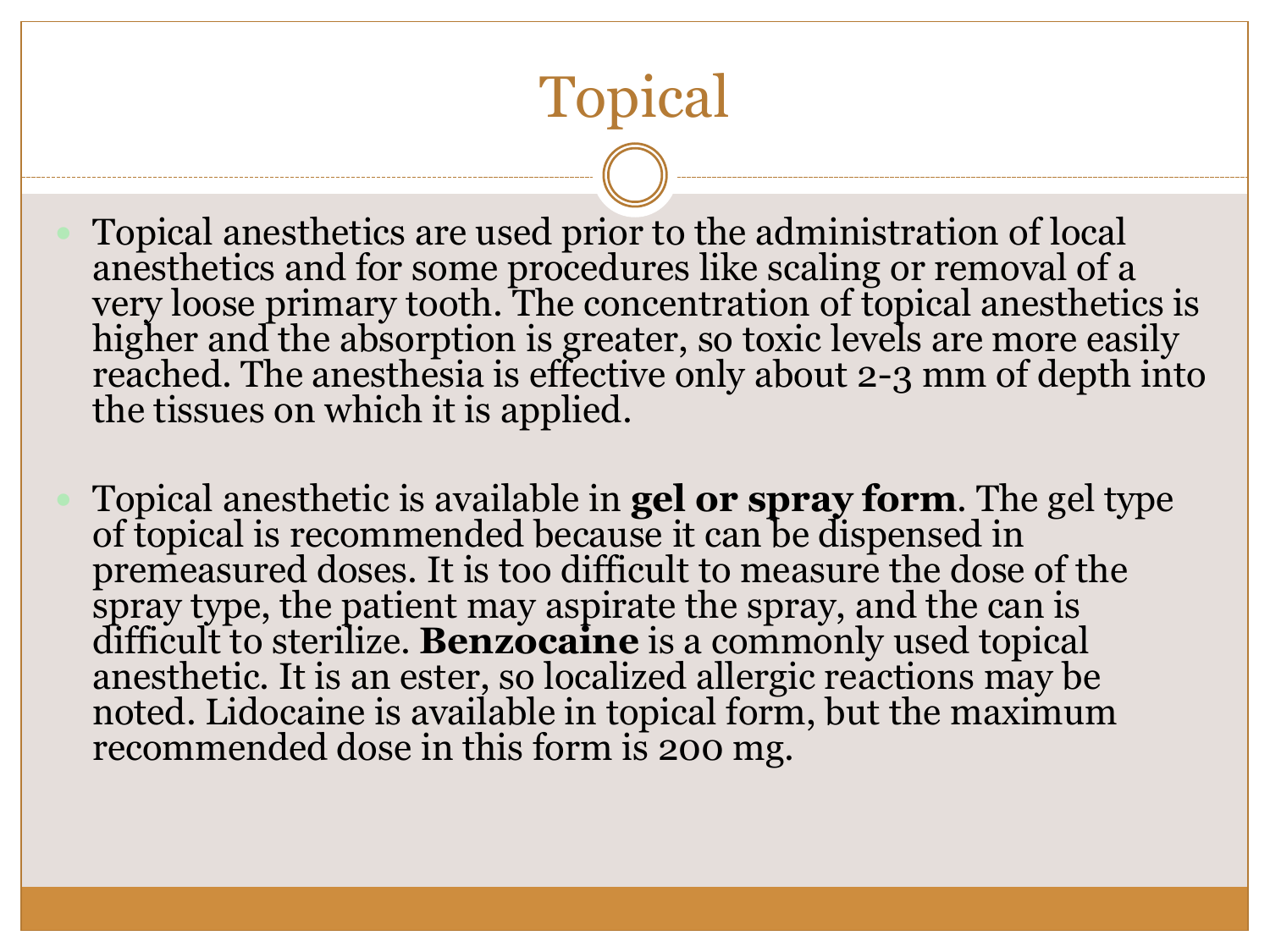# Anesthetics

. . . . . .

| <b>Agent</b>                                                                                                           | <b>Approx. Duration of Anesthesia *</b> |
|------------------------------------------------------------------------------------------------------------------------|-----------------------------------------|
| Bupivacaine hydrochloride<br>0.5% with epinephrine 1:200,000                                                           | $> 90$ min.                             |
| Etidocaine hydrochloride<br>1.5% with epinephrine 1:200,000                                                            | $> 90$ min.                             |
| Lidocaine hydrochloride<br>2% without vasoconstrictor<br>2% with epinephrine 1:50,000<br>2% with epinephrine 1:100,000 | 30 min.<br>$60$ min.<br>60 min.         |
| Mepivacaine hydrochloride<br>3% without vasoconstrictor<br>2% with levonordefrin 1:20,000                              | 30 to 60 min.<br>60 min.                |
| Prilocaine hydrochloride<br>4% without vasoconstrictor<br>4% with epinephrine 1:200.000                                | 30 min.<br>90 min.                      |

\* for pulpal anesthesia, soft tissue longer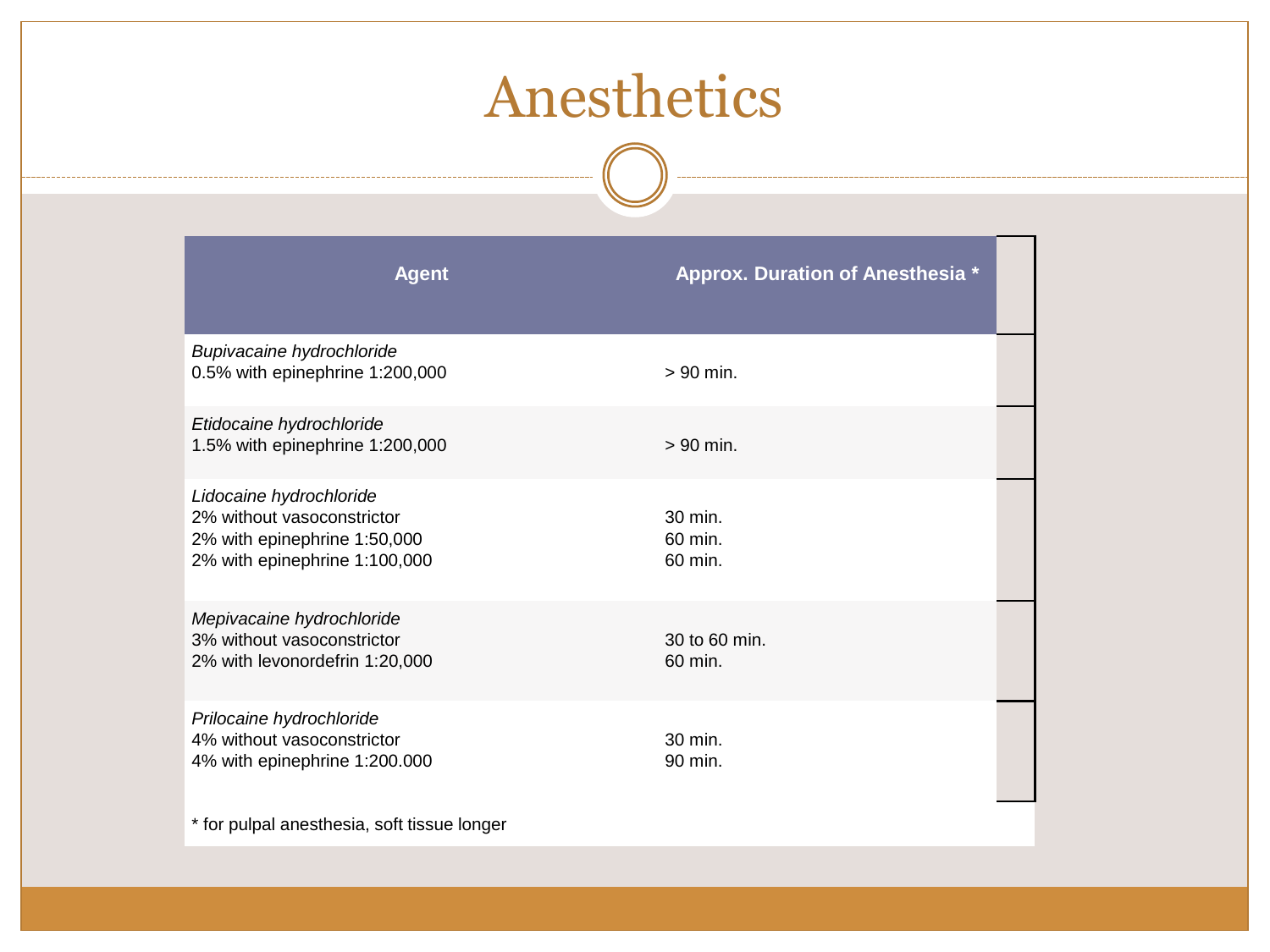**Lidocaine** is the most commonly chosen anesthetic today. The most popular contains epinephrine 1:100,000. Lidocaine with epinephrine 1:50,000 is used for hemostasis, but because of the rebound effect noted earlier, it should be used sparingly.

Types

- 3% Mepivacaine without a vasoconstrictor is used as anesthetic for patients who cannot take a vasoconstrictor or for short procedures. 2% Mepivacaine with vasoconstrictor provides pulpal anesthesia that is similar to lidocaine with epinephrine, but hemostasis is not as intense.
- The action of prilocaine plain varies with the area injected (longer with a nerve block), but usually provides anesthesia similar to lidocaine and mepivacaine with vasoconstrictor. Prilocaine with vasoconstrictor gives good anesthetic effect and uses a 1:200,000 concentration of epinephrine. Bupivacaine is used when pulpal anesthesia is desired for longer appointments and when postoperative pain is anticipated.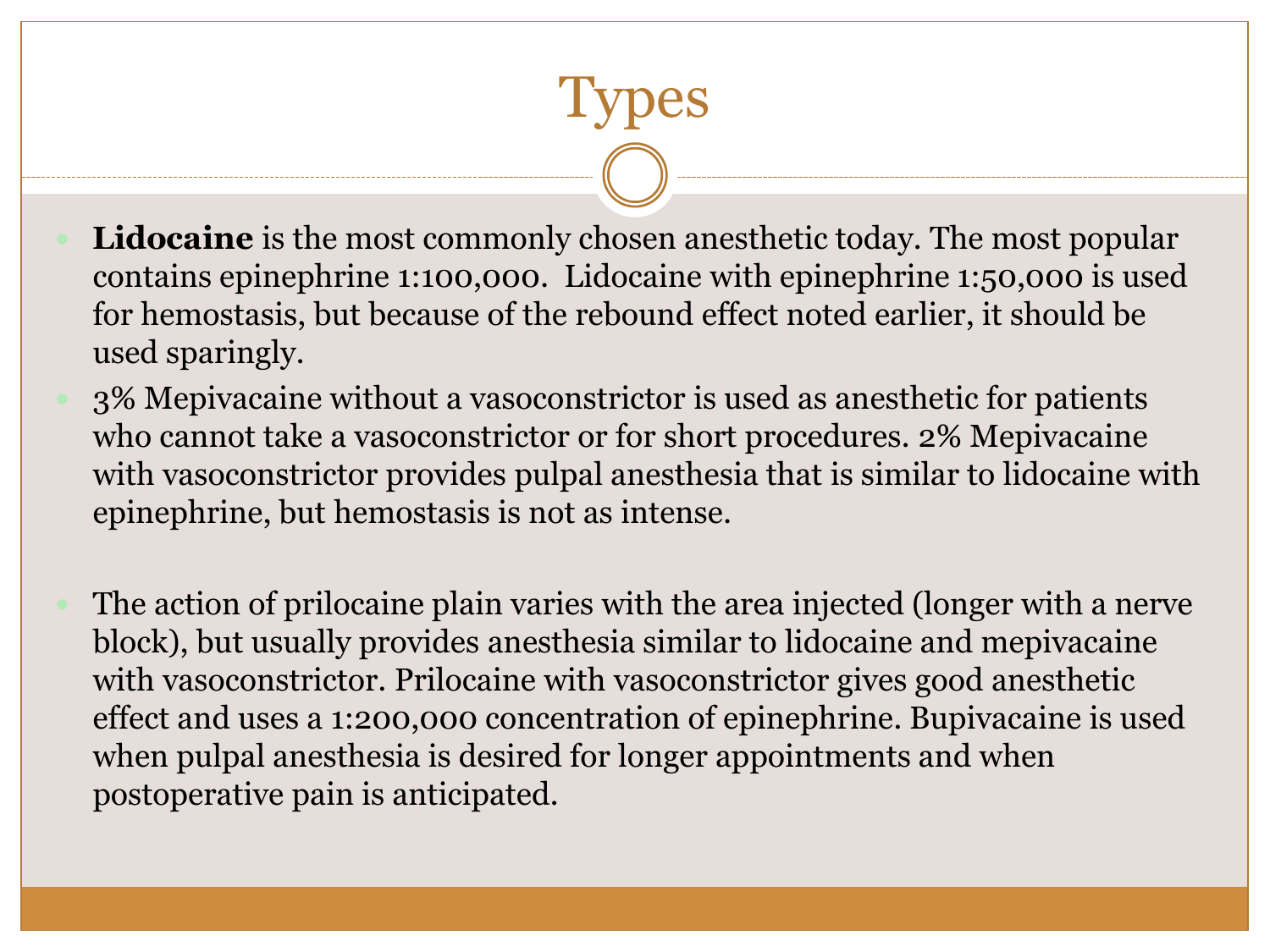# Continued

- Articaine is a newer anesthetic typically given in a 4% solution with 1:100,000 epinephrine. It is widely used in Europe and has recently gained popularity in the U.S. Articaine reportedly is more potent than Lidocaine and, therefore, requires less to achieve a similar state of anesthesia.
- Practitioners reported rarely missing a inferior alveolar nerve block with Articaine. However, concern has arisen about its potential for tissue necrosis and persistent nerve parasthesia.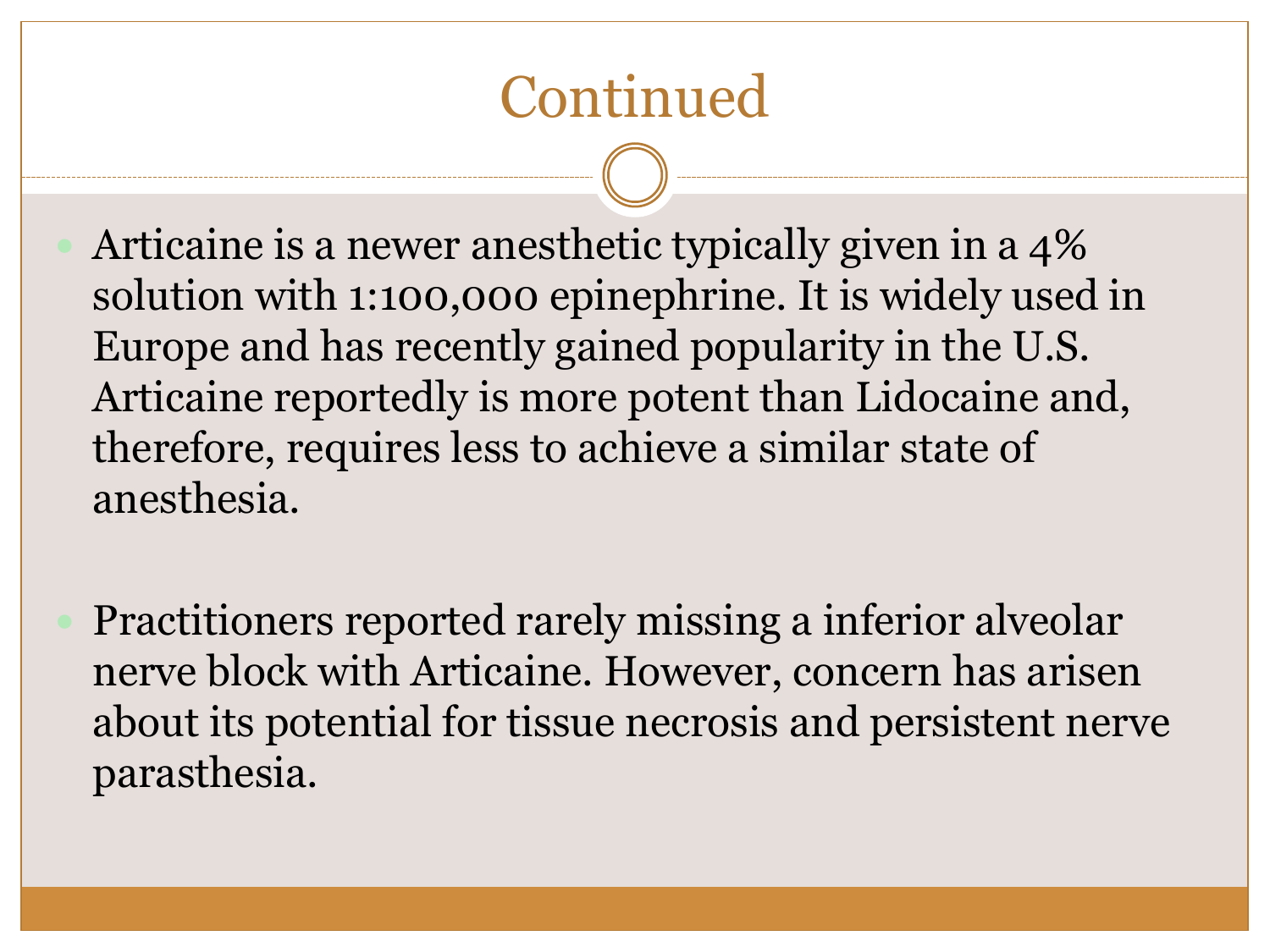# **Toxicity**

 Use the smallest dose that will produce adequate anesthesia. Toxicity can be reached for any anesthetic by administering too much of the drug (especially as related to the patient's body weight), administering the drug to a sensitive individual, administering the drug into a blood vessel, or by improper drug combinations.

 Local anesthetic drugs affect the cardiovascular system, the nervous system, and local tissues. If the level of the drug is too high, it can become toxic causing a dangerous reaction in the nervous system, cardiovascular system, or in the local tissues. The rate of absorption and elimination of the drug is directly related to its toxic effects. The faster it is absorbed by the bloodstream and the slower the metabolism of the drug, the more toxic it is to the body.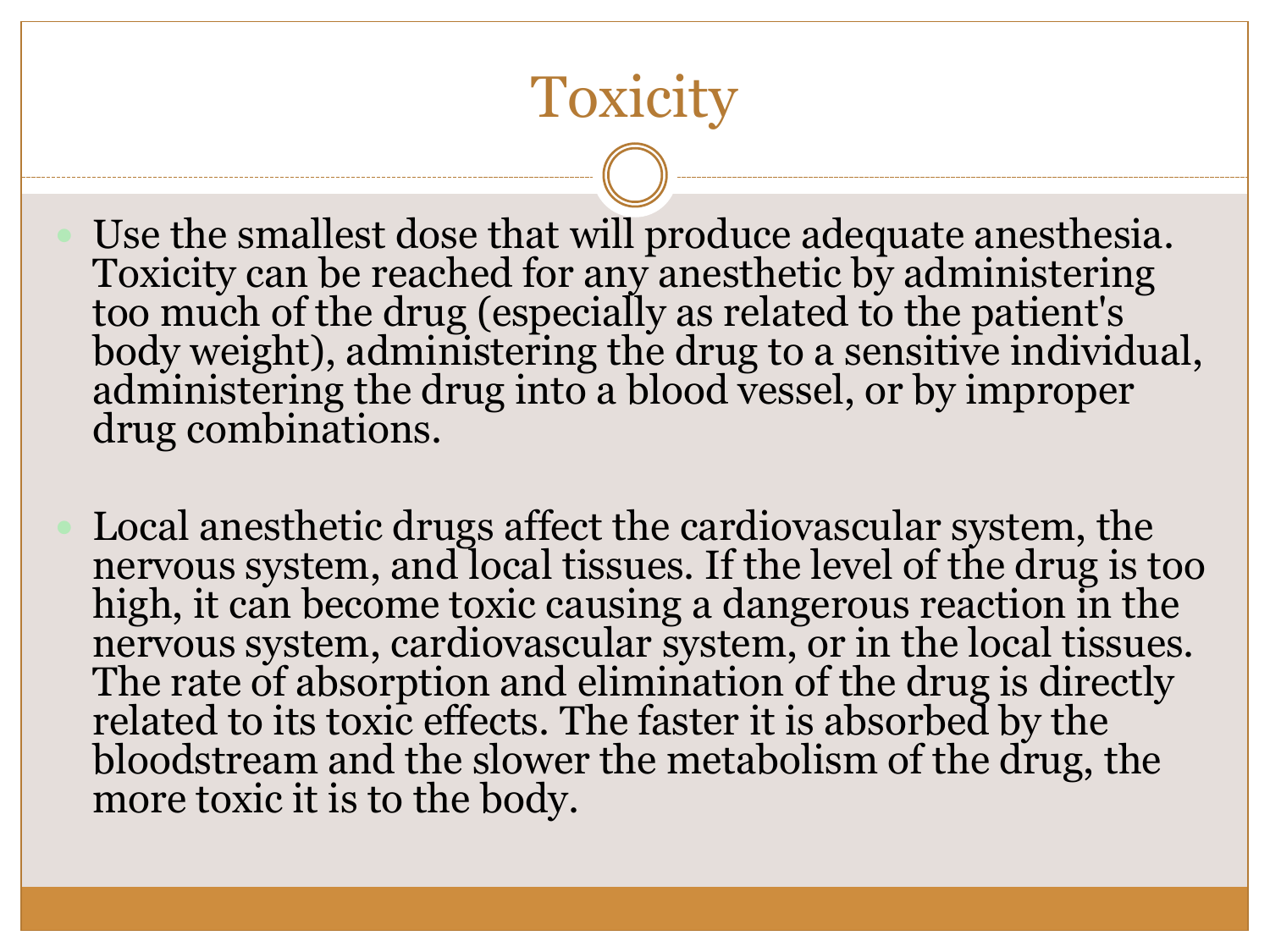# Toxicity Equations

- $\bullet$  mg per cc. **X** 1.8 = mg per cartridge patient weight  $\bf{X}$  toxic limit for the drug = toxic limit in mg toxic limit in mg # mg in cartridge = **maximum cartridges allowed**
- Administer Less Than Maximum Cartridges Allowed or Less Than Maximum Dosage Allowed, Whichever Is Less.
- *Always take the weight of the patient into* account*.*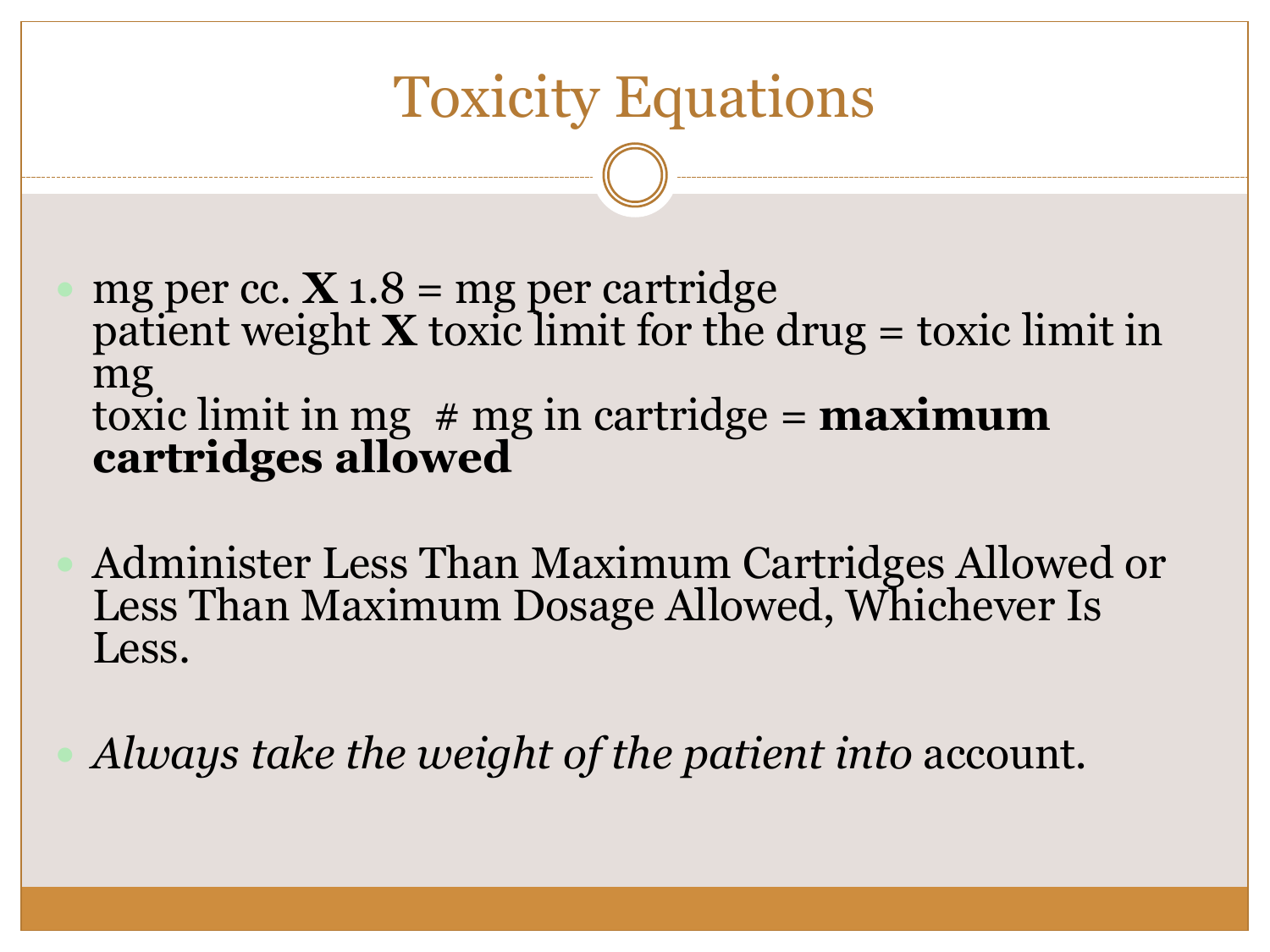# **Limits**

 Injection of even a small amount of anesthetic solution directly into a blood vessel can result in an immediate toxic level. It is critical to aspirate each time an anesthetic is administered into an area that is very vascular, but negative aspiration does not guarantee that the bevel of the needle is not in the vessel. However, if the practitioner aspirates multiple times during the slow injection of anesthetic, chances of injection into a vessel are reduced.

 Toxic limits are for normal, healthy patients. Some patients will be more sensitive to drugs so they may react to an even smaller dose than someone else regardless of their weight. If the patient is overly sleepy or lethargic after administration of the local anesthetic, it may be a symptom of toxicity.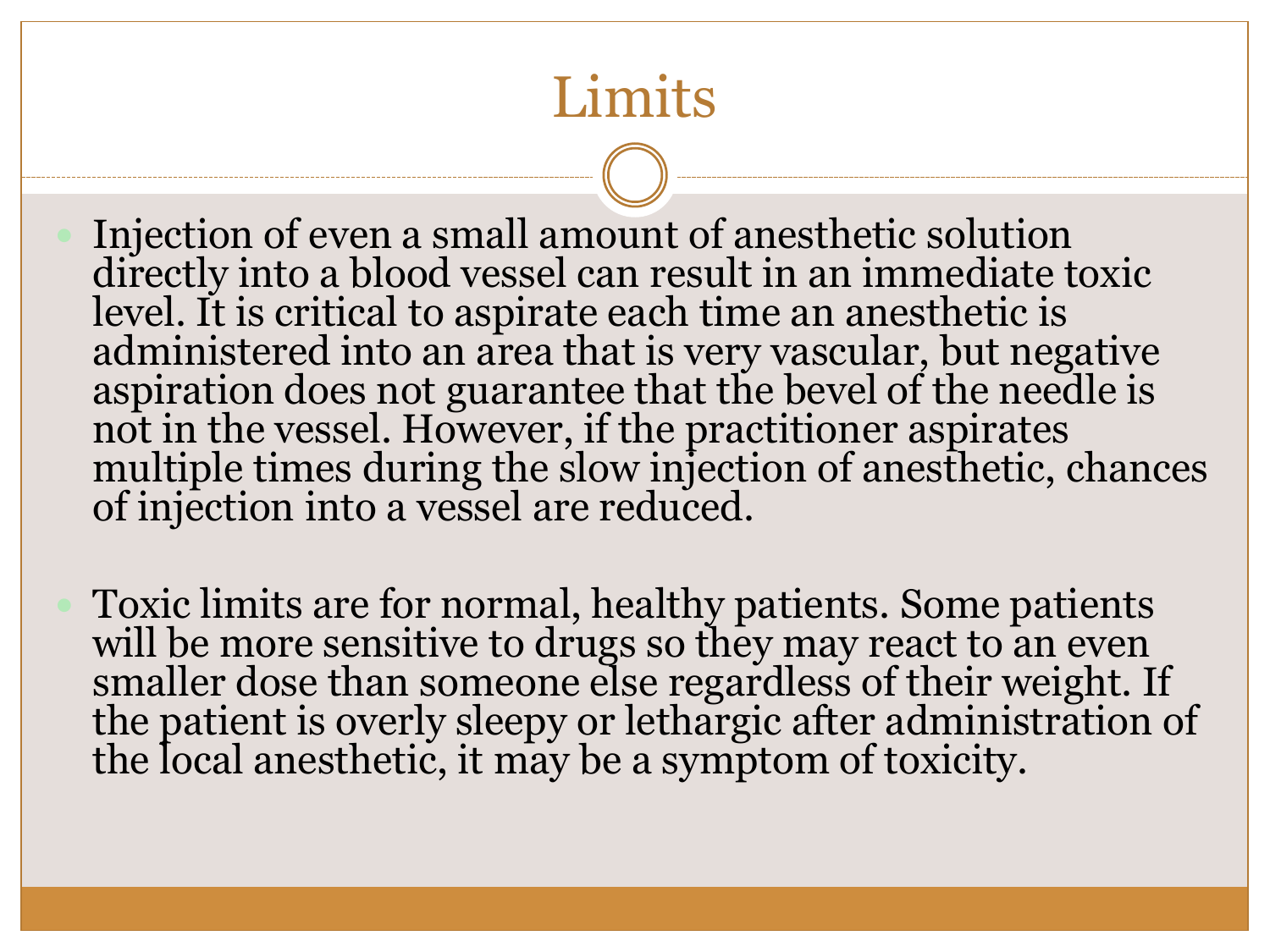Any time the patient is taking another CNS depressant, the mixture of the drugs will reduce the toxic level for the anesthetic. Patients should be questioned as tactfully as possible prior to anesthetic administration if there have been any drugs (prescription, over the counter, or street contraband) ingested recently. If the dentist prescribes preoperative anxiety relieving drugs such as Valium or Demerol, the dose of local anesthetic should be monitored even more carefully.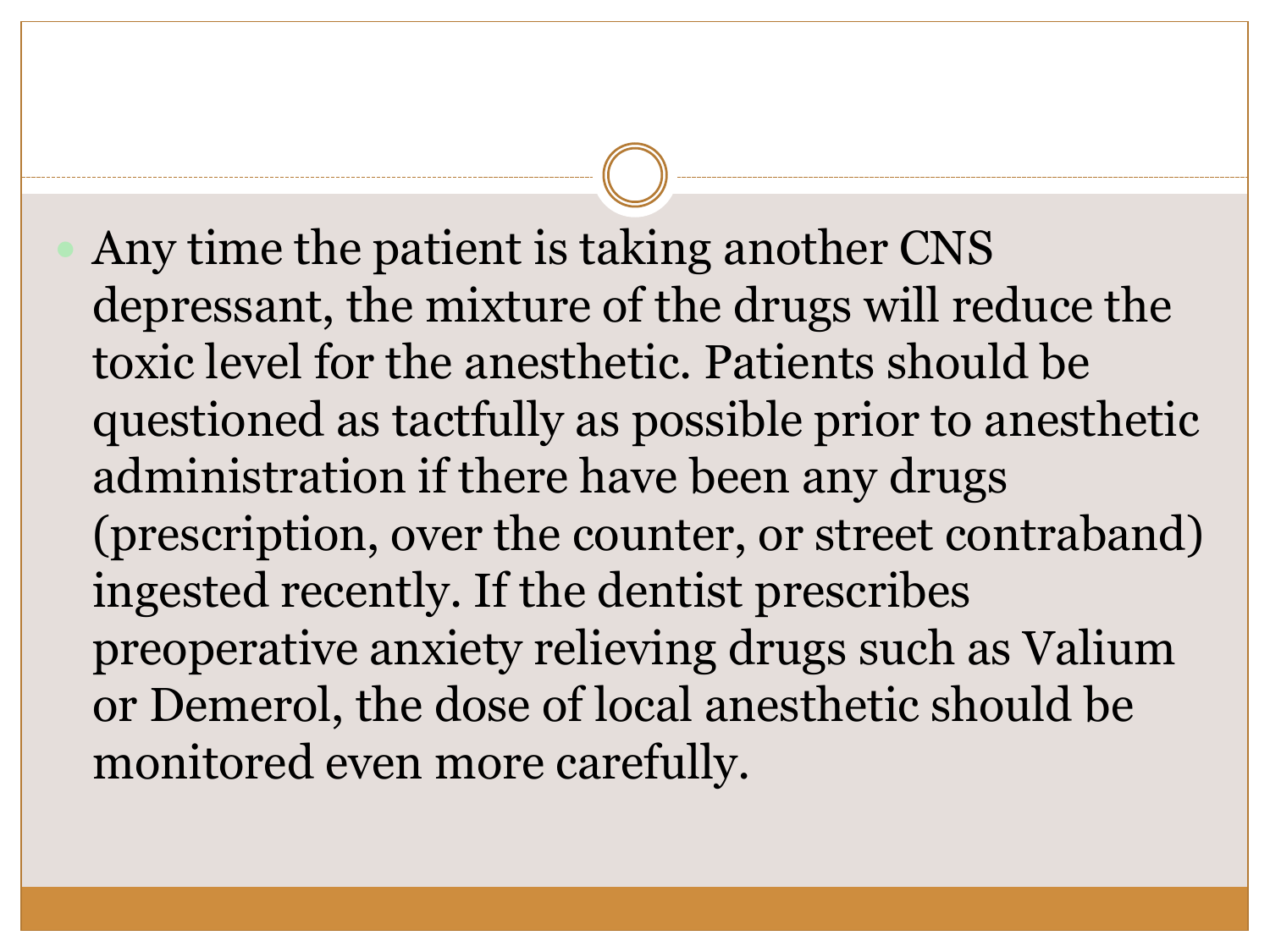- Signs and symptoms of local anesthetic toxicity include: slurred speech, excitement, shivering, muscular twitching, and tremor of facial muscles and extremities. The patient may also feel numbness of the tongue (on the opposite side of a mandibular block or in maxillary anesthesia), warm, flushed skin, light-headedness, dizziness, diminished sight, tinnitus, and disorientation.
- These signs and symptoms may not be present when using lidocaine and prilocaine. Toxic levels of these anesthetics usually produce mild sedation or drowsiness. If the patient indicates an excitement reaction, observation is usually all that is necessary. As the concentration of anesthetic in the bloodstream increases, the patient may go into a seizure. As with all seizures, the most important first aid measure is to place the patient in a position where they will not be hurt and move all dental instruments away from the area. Watch the patient's vital signs, they may go into respiratory arrest. Usually if the patient is properly ventilated, the effect of the anesthetic will wear off and the patient should be able to breathe on his or her own after about 15 minutes.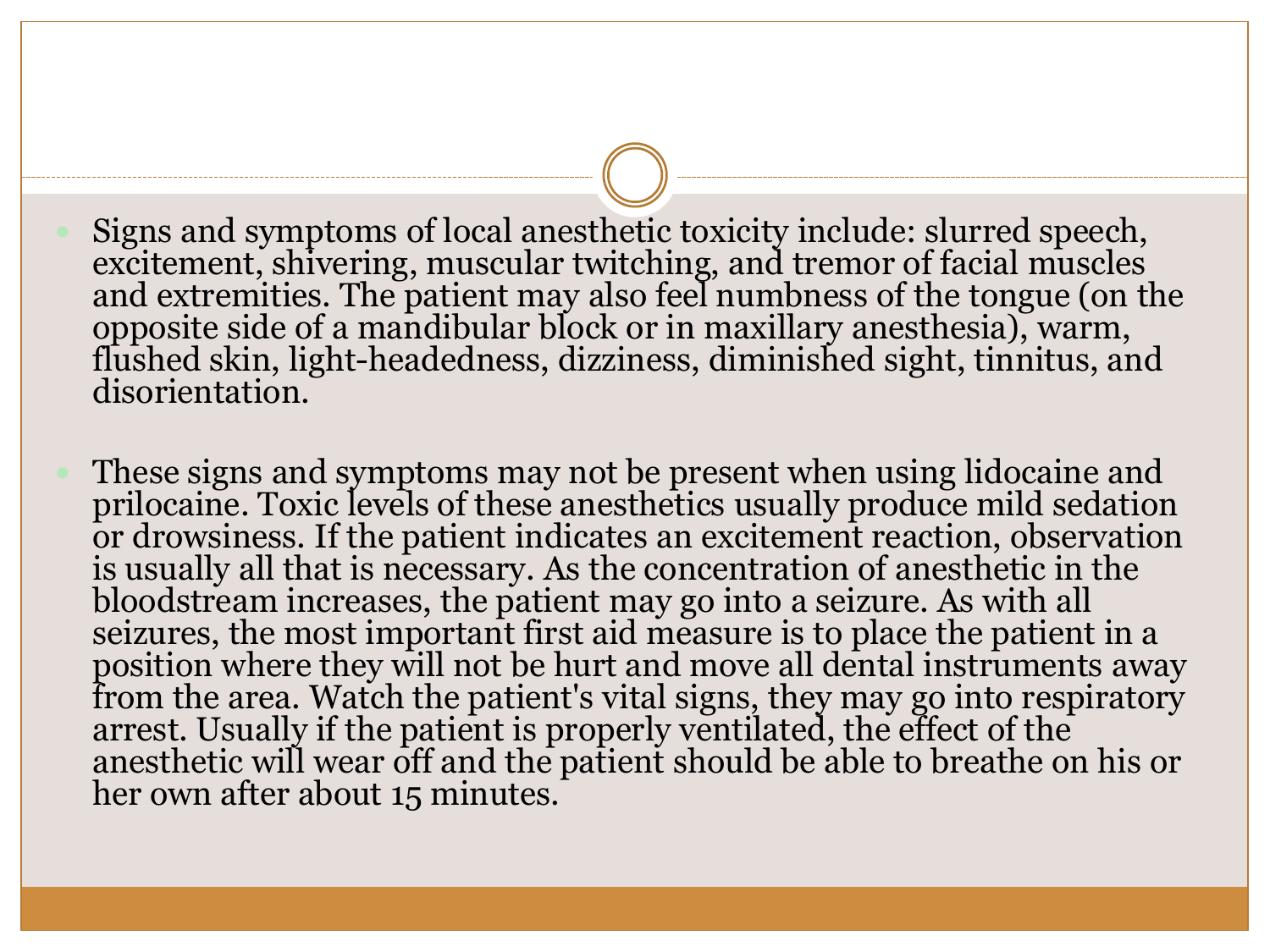# Toxic Limits and Maximum

| <b>Drug</b>                 | <b>Toxic Limit</b> | <b>Maximum</b> |
|-----------------------------|--------------------|----------------|
| 2% Lidocaine (Xylocaine)    | 2 mg/lb            | 300 mg         |
| 3% Carbocaine(Mepivacaine)  | 2 mg/lb            | 300 mg         |
| 4% Citanest (Prilocaine)    | $2.7$ mg/lb        | 400 mg         |
| 1.5% Duranest (Etidocaine)  | $3.6$ mg/lb        | 400 mg         |
| 0.5% Marcaine (Bupivacaine) | $0.6$ mg/lb        | 90 mg          |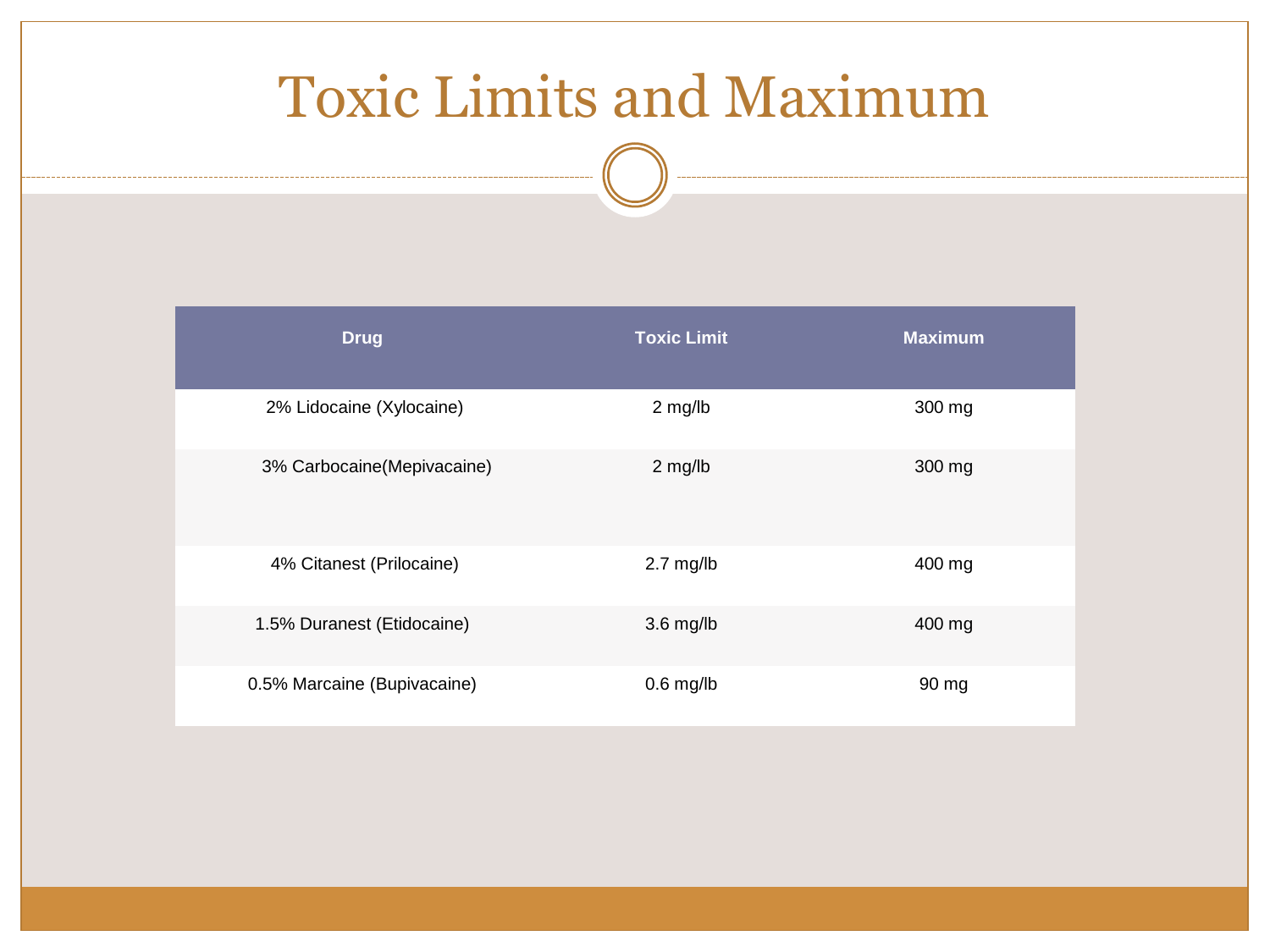# Administration

 Before administering any anesthetic, calibrate the dose of anesthetic in the cartridge. The percent of the solution is the indicator of concentration.

- For example, 2% lidocaine is 20 mg of xylocaine per cc of the drug. Multiply this number by 1.8 (because of the cartridge containing 1.8 cc. of solution). 2% xylocaine is 20 mg per cc x 1.8cc = 36 mg per cartridge. So for a 180 lb patient the maximum dose is 2 mg/lb x 180 divided by 36 mg in the cartridge = 10 cartridges.
- But the maximum dose for this drug is 300 mg which is **8 cartridges**. In the same patient, the maximum dose for Citanest would be 5.5 cartridges.
- Children have a smaller body weight, so the toxic level will be reached faster. Remember to take the patient's weight into account when figuring the maximum dose of any local anesthetic. For a 50 lb. child, using 2% lidocaine: **2 mg/lb x 50 divided by 36 mg in the cartridge = 2.7 cartridges**.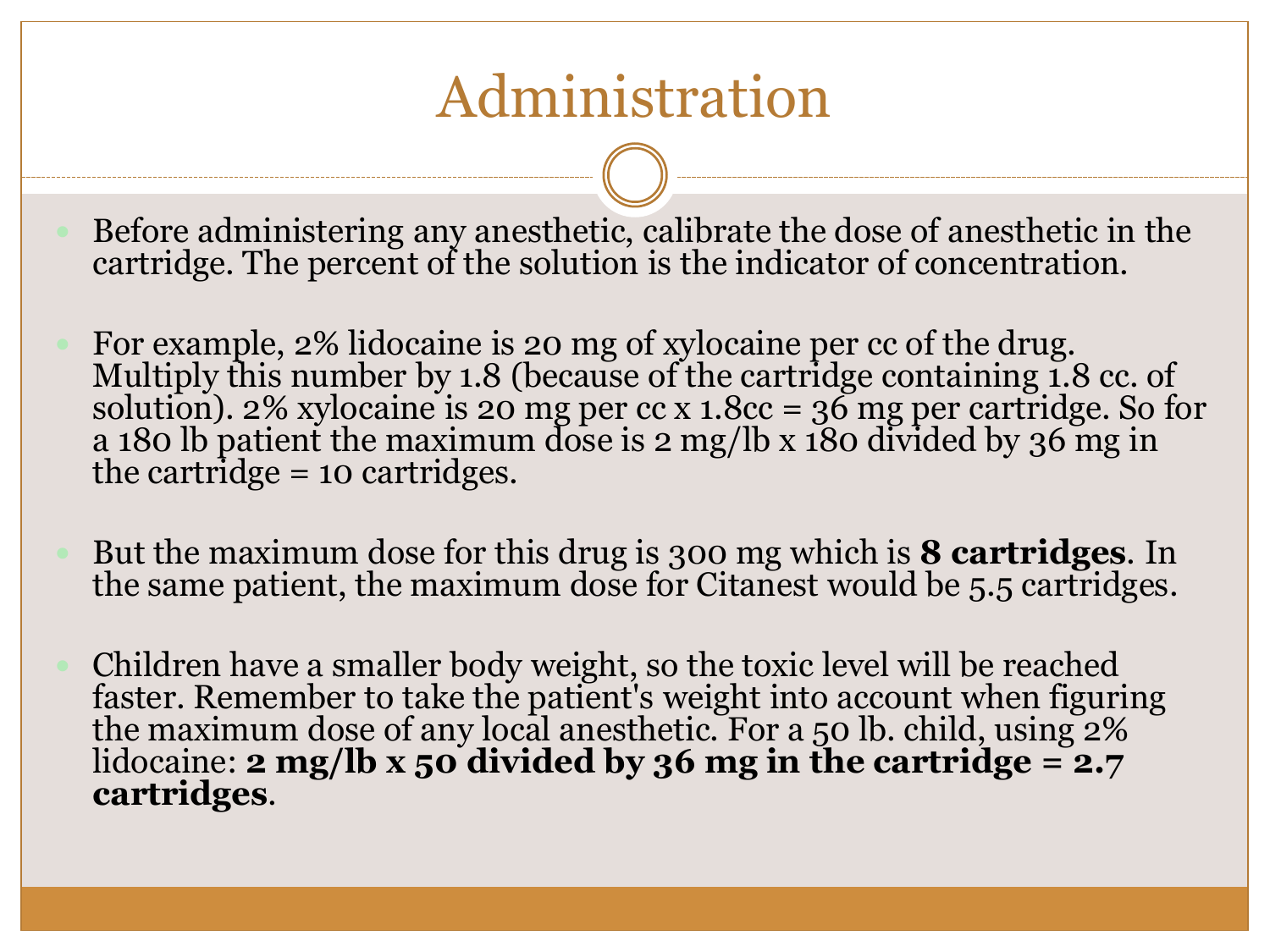# Epinephrine Overdose

- Symptoms of epinephrine overdose include: fear, anxiety, restlessness, headache, tenseness, perspiration, dizziness, tremor of limbs, palpitation, and weakness. The patient's blood pressure and heart rate will be elevated.
- Patients with weakened hearts are especially at risk because their cardiovascular system is already compromised.
- Position the patient comfortably and administer oxygen. If the patient's blood pressure is elevated and signs of a cerebrovascular incident occur, summon medical assistance. The patient should gradually recover. If there are no symptoms of cerebrovascular problems, the patient can be dismissed home. Otherwise they should go to their physician or the emergency room depending on the seriousness of the episode.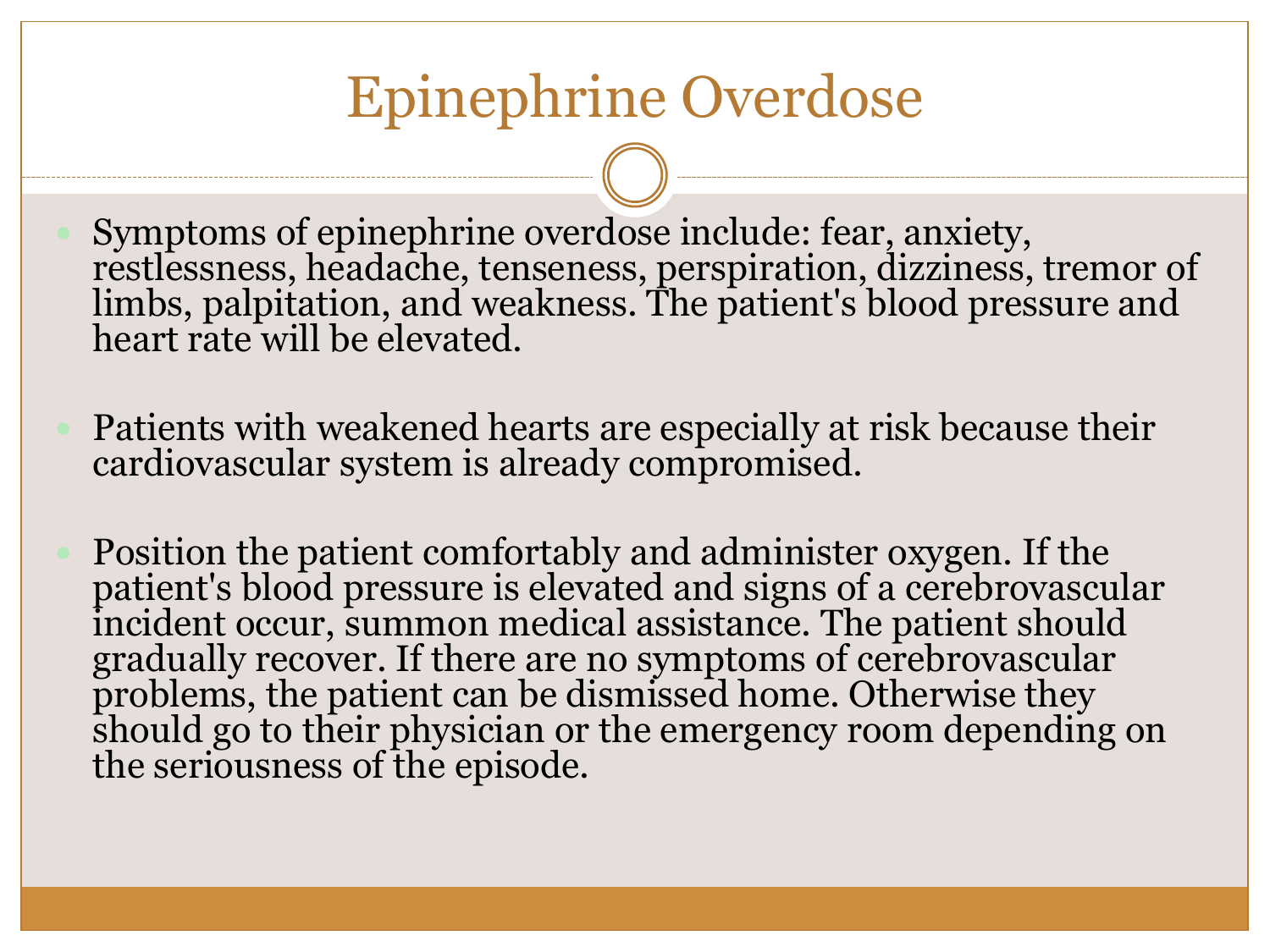